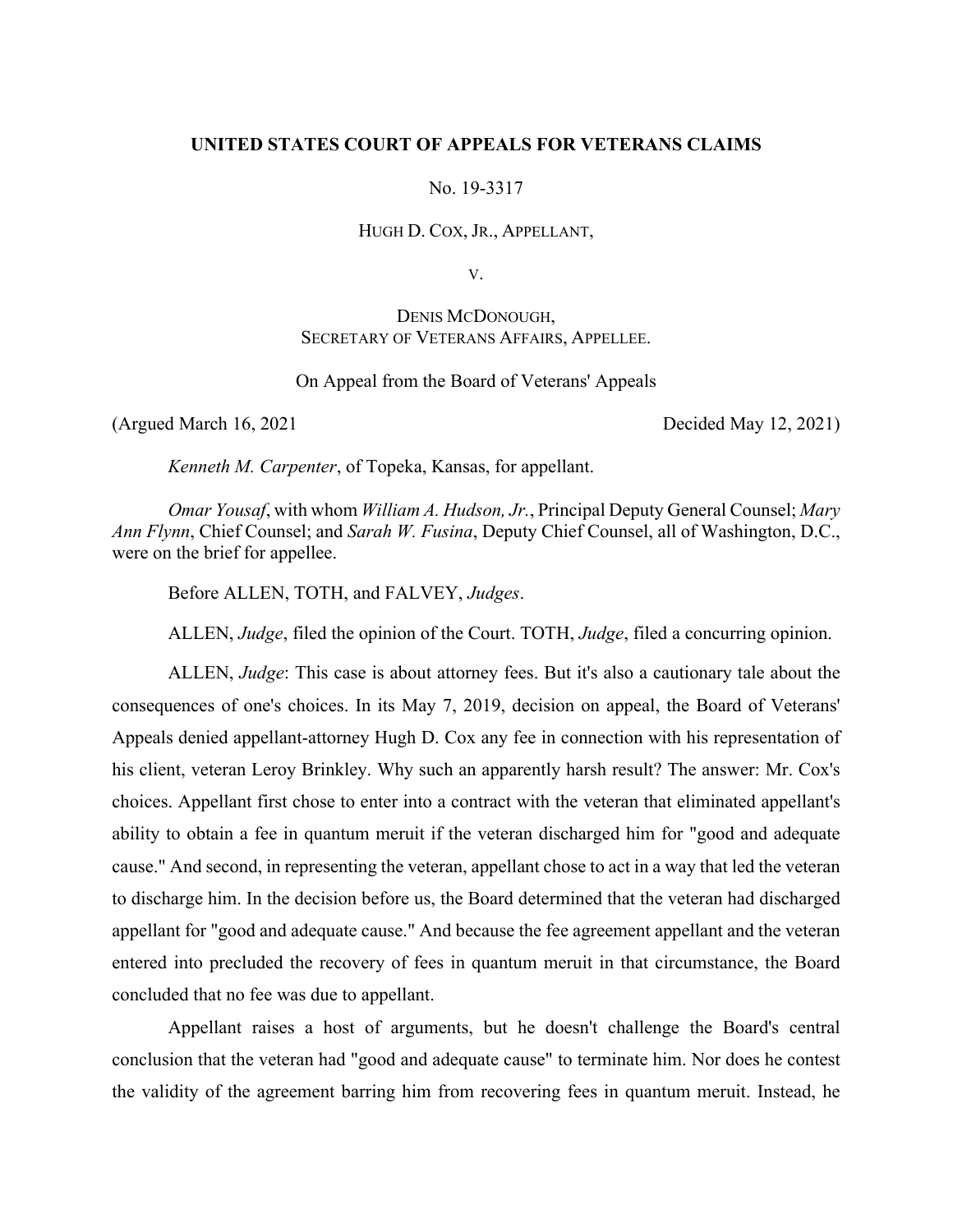essentially contends that the Board was powerless to enforce the terms of the agreement he voluntarily entered into with his veteran-client. But, as we will explain, the Board acted well within its authority, and did not otherwise err, when it relied on the contractual phrase "good and adequate cause" to deny appellant any fee. In other words, the Board was empowered to hold appellant accountable for the choices he made in representing the veteran. Therefore, and because none of appellant's contentions have merit no matter how he frames them, we will affirm the Board decision before us.

# **I. FACTS AND PROCEDURAL HISTORY**

In August 1996, the veteran retained appellant to represent him in an appeal from an April 1996 Board decision that denied reopening of a claim seeking service connection for a stomach disorder.<sup>1</sup> When the veteran retained appellant, they entered into a fee agreement,<sup>2</sup> the first of three such agreements into which they would enter over the next several years. Specifically, the veteran and appellant entered in a second fee agreement in April 2000, and a third in April 2005.<sup>3</sup> For present purposes, all three agreements shared two important features. First, all agreements provided for direct payment by VA to appellant of 20% of any past-due benefits recovered.<sup>4</sup> Second, all agreements addressed payment of fees for the work appellant did before termination, if the veteran should discharge appellant. Specifically, each agreement provided that "[i]f the Client discharges Attorney without good and adequate cause after the Attorney has fully performed, substantially performed, or contributed in any way to the results finally obtained by the Client, the Client shall be liable for payment of the Attorney's fees and expenses [in] quantum meruit."5

From 1996 to 2007, the veteran's claims moved up to the Court, down to the Agency, up to the Court again, and back down to the Agency again. Appellant represented the veteran through

<sup>&</sup>lt;sup>1</sup> Record (R.) at 8515-16. The specifics of the veteran's claims are not at issue or disputed in this case.

<sup>2</sup> *Id.*

<sup>&</sup>lt;sup>3</sup> R. at 8076-78 (second agreement), 7148-50 (third agreement).

<sup>&</sup>lt;sup>4</sup> R. at 8515 (first agreement), 8076 (second agreement), 7148-49 (third agreement).

<sup>5</sup> R. at 8515 (first agreement), 8077 (second agreement), 7148-50 (third agreement). **"**Quantum meruit" means "as much as he deserves." *Dobbs v. DePuy Orthopedics, Inc.*, 842 F.3d 1045, 1049 (7th Cir. 2016). It is "a claim or right of action for the reasonable value of services rendered." *United Pac. Ins. Co. v. United States*, 464 F.3d 1325, 1329 (Fed. Cir. 2006) (quoting *quantum meruit*, BLACK'S LAW DICTIONARY 1276 (8th ed. 2004)).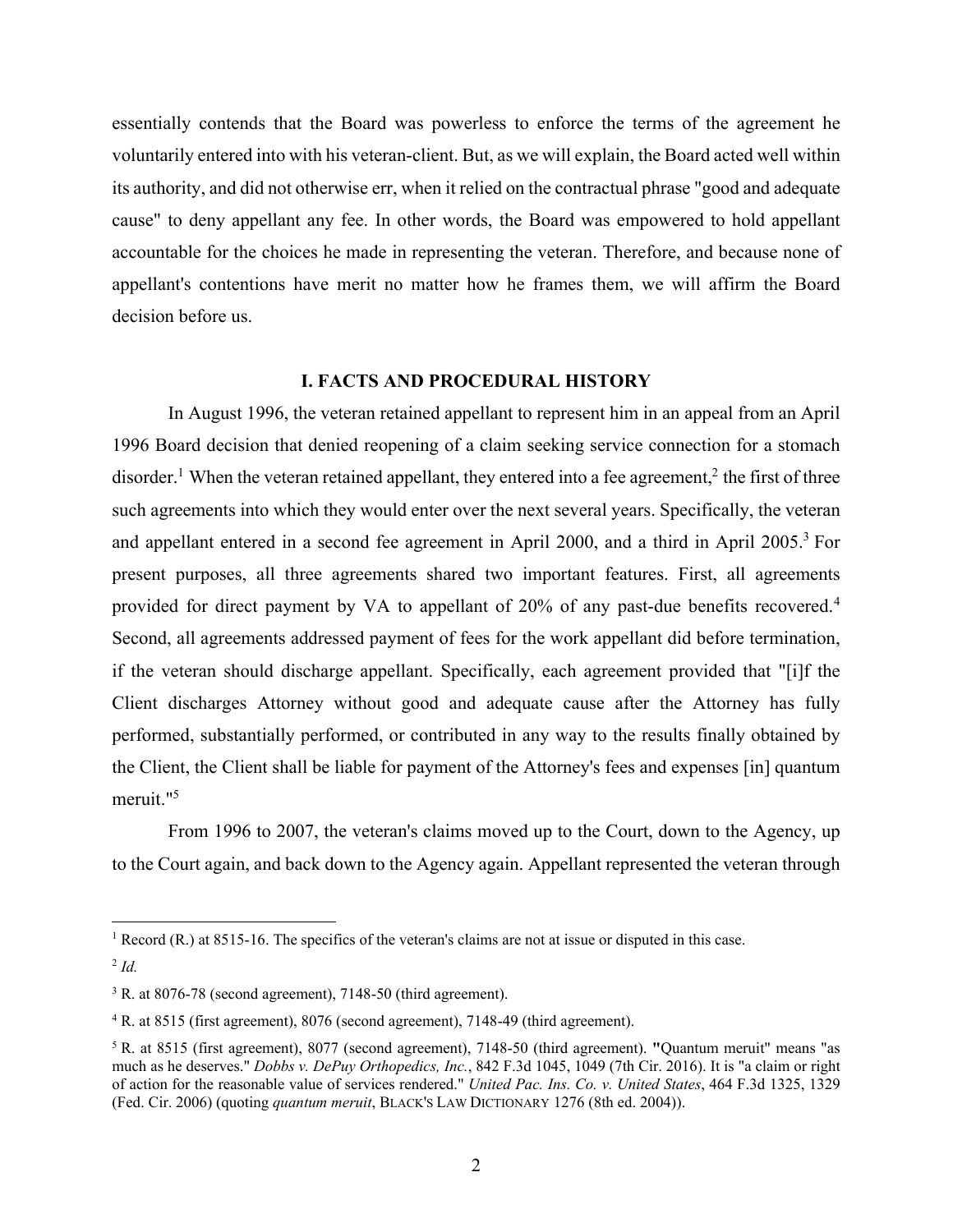much of that litigation. In April 1998, while the veteran's appeal remained pending before the Court, appellant submitted a medical opinion in support of the veteran's claims.<sup>6</sup> In a May 2000 memorandum decision, this Court vacated the Board's denial of the veteran's request to reopen his claim for service connection for "psychophysiological gastrointestinal reaction" and remanded the case.<sup>7</sup> In February 2001, the Board likewise remanded the veteran's claim for compliance with the Veterans Claims Assistance Act of 2000 and for readjudication of the request to reopen.<sup>8</sup> In an April 2003 Supplemental Statement of the Case, VA declined to reopen the veteran's claim.<sup>9</sup> When the claim returned to the Board, the Board denied it in a November 2004 decision.<sup>10</sup> In March 2005, on the veteran's behalf, appellant appealed to this Court.<sup>11</sup>

Apparently, while that appeal was pending at this Court, the veteran decided to change representation. In August 2005, the veteran appointed Disabled American Veterans as his representative.12

Eventually, in a March 2007 memorandum decision, this Court remanded the matter yet again.<sup>13</sup> And in December 2007 the Board, in turn, remanded the veteran's claims.<sup>14</sup>

As of April 2008, appellant still appeared to be under the impression that he was the veteran's representative.<sup>15</sup> That month, he sent a letter to VA notifying the Agency that the veteran was scheduled for a hearing before a decision review officer and that the veteran would not attend the hearing because he was "unable to travel this far without medical difficulties."16

On November 29, 2009, the veteran informed appellant that he was terminating their attorney-client relationship effective immediately, because appellant "rarely (if ever) return[ed]

<sup>16</sup> R. at 6400-19.

<sup>6</sup> R. at 8311.

<sup>7</sup> R. at 8057-62.

<sup>8</sup> R. at 8011-25.

<sup>&</sup>lt;sup>9</sup> R. at 7643-48.

<sup>10</sup> R. at 7281-7309.

<sup>11</sup> *See* R. at 6893 (listing appellant as counsel).

<sup>12</sup> R. at 7081.

<sup>13</sup> R. at 6890-93.

 $14$  R. at 6616-22.

<sup>&</sup>lt;sup>15</sup> Though not directly relevant to our resolution of this appeal, we note that appellant apparently disregarded the veteran's change of representation, and we find that disregard concerning. Indeed, appellant's disregard provides additional support for the consequences flowing from how he has chosen to represent the veteran.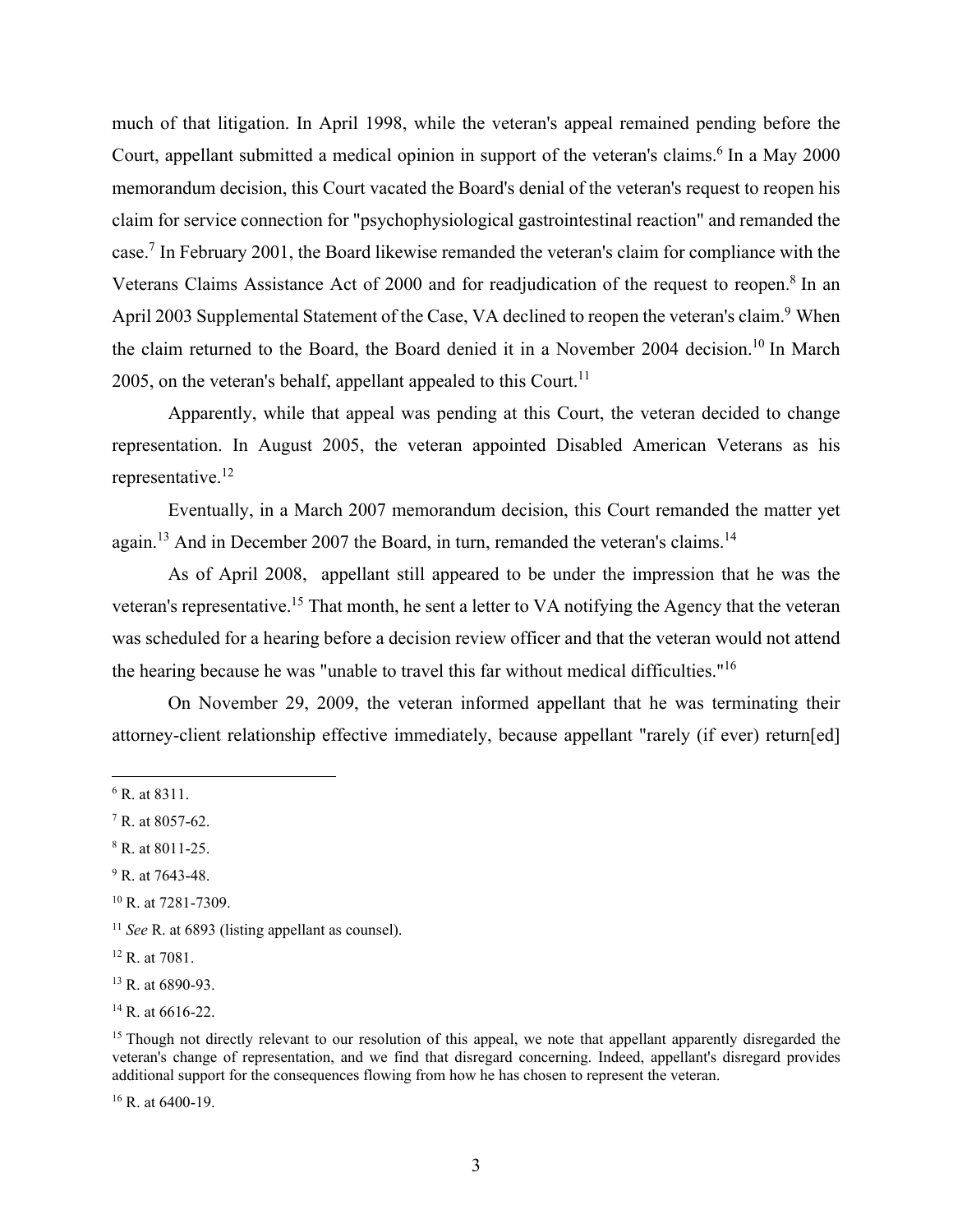[the veteran's] phone calls, and [appellant] . . . decline[d] [the veteran's] request for an in person hearing  $\ldots$ , after which [the veteran] received an unfavorable decision."<sup>17</sup> Additionally, the veteran wrote that he "often receive[d] VA claim papers from [appellant] to complete, often without [appellant's] assistance."<sup>18</sup> In February 2010, appellant withdrew as the veteran's representative.19 The veteran informed VA that, effective November 2009, appellant no longer served as his representative.<sup>20</sup> When, in April 2010, the Board sought to clarify the veteran's representation, 21 the veteran reiterated the complaints from his November 2009 letter to appellant.<sup>22</sup> In November 2010, the veteran executed a VA Form 21-22, appointing the American Legion as his representative.<sup>23</sup> The American Legion represented the veteran through the remainder of his proceedings with VA.<sup>24</sup>

After two more remand orders from the Board, one in  $2011^{25}$  and the other in  $2012^{26}$  in July 2013 VA granted the veteran entitlement to "[s]ervice connection for depressive disorder, NOS (claimed as depression with his[tory] of gastrointestinal reaction) . . . with an evaluation of 50[%] effective February 16, 1993," and entitlement to a total disability rating based on individual unemployability (TDIU) effective October 17, 2001.<sup>27</sup> The RO based its findings on a November 14, 2012, examination.28

Our narrative now moves from the veteran's substantive claims to the ancillary issue of attorney fees related to VA's resolution of those claims. In July 2013, VA determined that a valid fee agreement between the veteran and appellant had existed and found that appellant was "eligible for a direct payment of fees by VA of \$58,586.30" (i.e., 20% of the award of benefits past due to

- $18$  *Id.*
- 19 R. at 5942.
- $20$  R. at 5940.
- $^{21}$  R. at 5933-34.
- 22 R. at 5926-27.
- 23 R. at 5832.
- <sup>24</sup> R. at 5765, 5077, 4199.

- 26 5077-5110 (May 2012 SSOC).
- 27 R. at 4199; *see* R. at 4197-4202.
- <sup>28</sup> *See* R. at 4200.

 $17$  R. at 6015.

 $25$  R. at 5764-76 (July 2011 Board reopening and remand).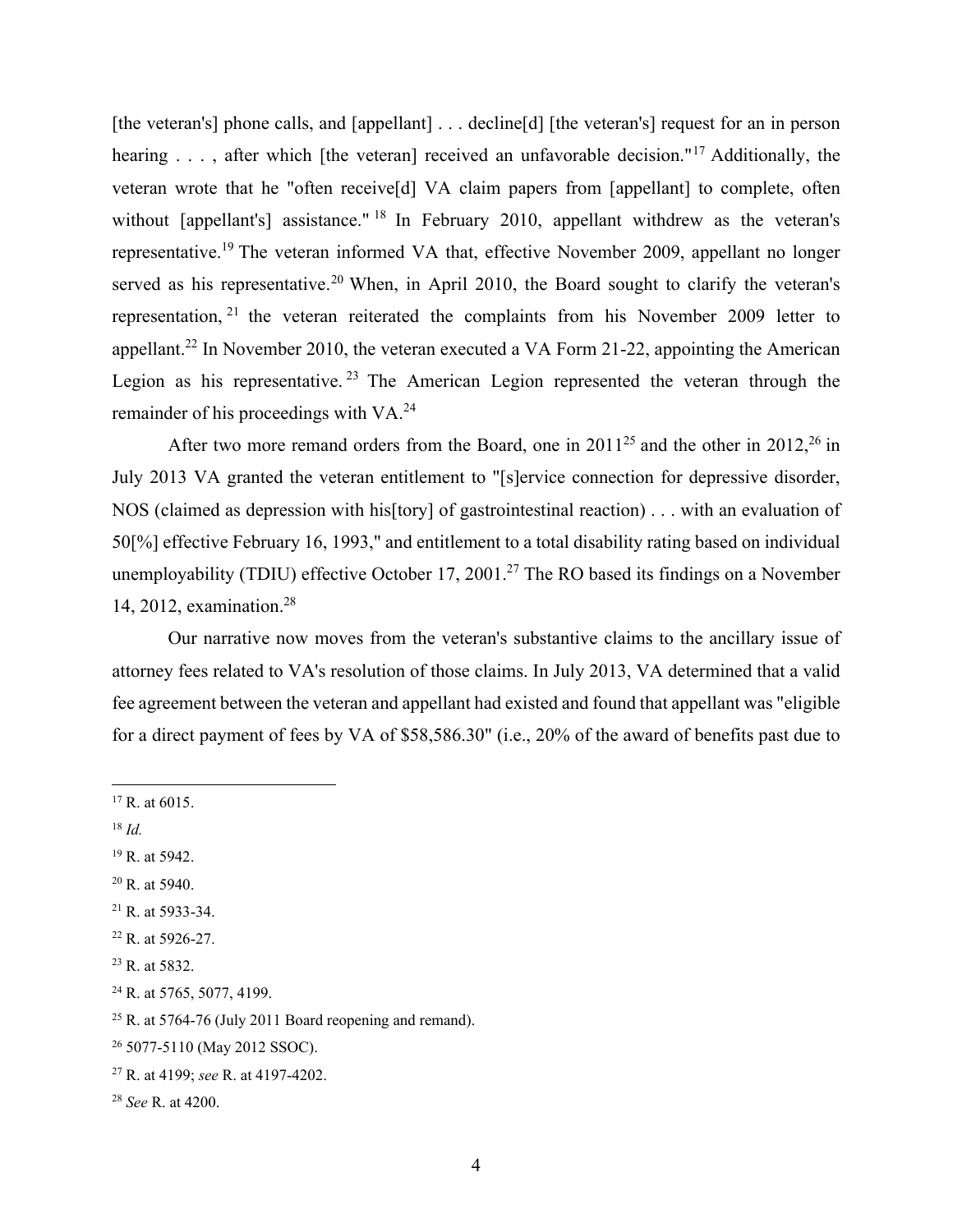the veteran).<sup>29</sup> In August 2013, the veteran disagreed with the RO's fee decision.<sup>30</sup> on the basis of appellant's poor and neglectful conduct as his attorney, which the veteran detailed, and the veteran asked that VA bar appellant from receiving fees for deficient work.<sup>31</sup> In a December 2013 Statement of the Case, VA continued the decision that the fee agreement was valid and that appellant was entitled to  $$58,586.30$ .<sup>32</sup> That same month, the veteran appealed to the Board, reiterating that appellant did not adequately represent him, and in March 2015, the Board provided him a hearing, at which the veteran and his son repeated the bases for discharging appellant.<sup>33</sup> In a July 2015 decision, the Board concluded that the requirements for payment of attorney fees in the amount of \$58,568.30 had been met and that the fee was reasonable.<sup>34</sup> The veteran appealed to this Court, which, in a December 2017 memorandum decision, vacated the Board's July 2015 decision for failure to discuss the agreement's "good and adequate cause" provision and remanded the matter to the Board for readjudication.<sup>35</sup>

In the May 2019 decision on appeal, the Board reversed course and denied appellant any fees; it found that pursuant to the contract terms appellant was not entitled to the recovery of fees under quantum meruit because the veteran had discharged appellant for good and adequate cause.<sup>36</sup> The Board found that (1) all three fee agreements were valid;<sup>37</sup> (2) appellant was eligible for a fee related to the grant of service connection for depressive disorder, NOS;<sup>38</sup> and (3) appellant was not eligible for a fee related to the award of TDIU because there was no final Board decision on that issue. 39 Under the heading "Reasonableness," the Board walked through the regulatory presumption of reasonableness, which provides that fees limited to 20% of back benefits are

- <sup>31</sup> *Id.*
- 32 R. at 3710-26.

35 R. at 159-64.

 $29$  R. at 4169-71.

<sup>30</sup> R. at 4120-24.

<sup>33</sup> R. at 3400-01 (Form 9), 3024-59 (hearing).

<sup>34</sup> R. at 2993-3007.

<sup>36</sup> R. at 8-25.

<sup>37</sup> R. at 17.

<sup>38</sup> *Id.* 

<sup>39</sup> R. at 18; 38 C.F.R. § 20.609(c)(1)(i) (2007); *see* 38 C.F.R. § 14.636(c)(3)(i) (2019); 38 C.F.R. § 14.636(c)(2)(i) (2017).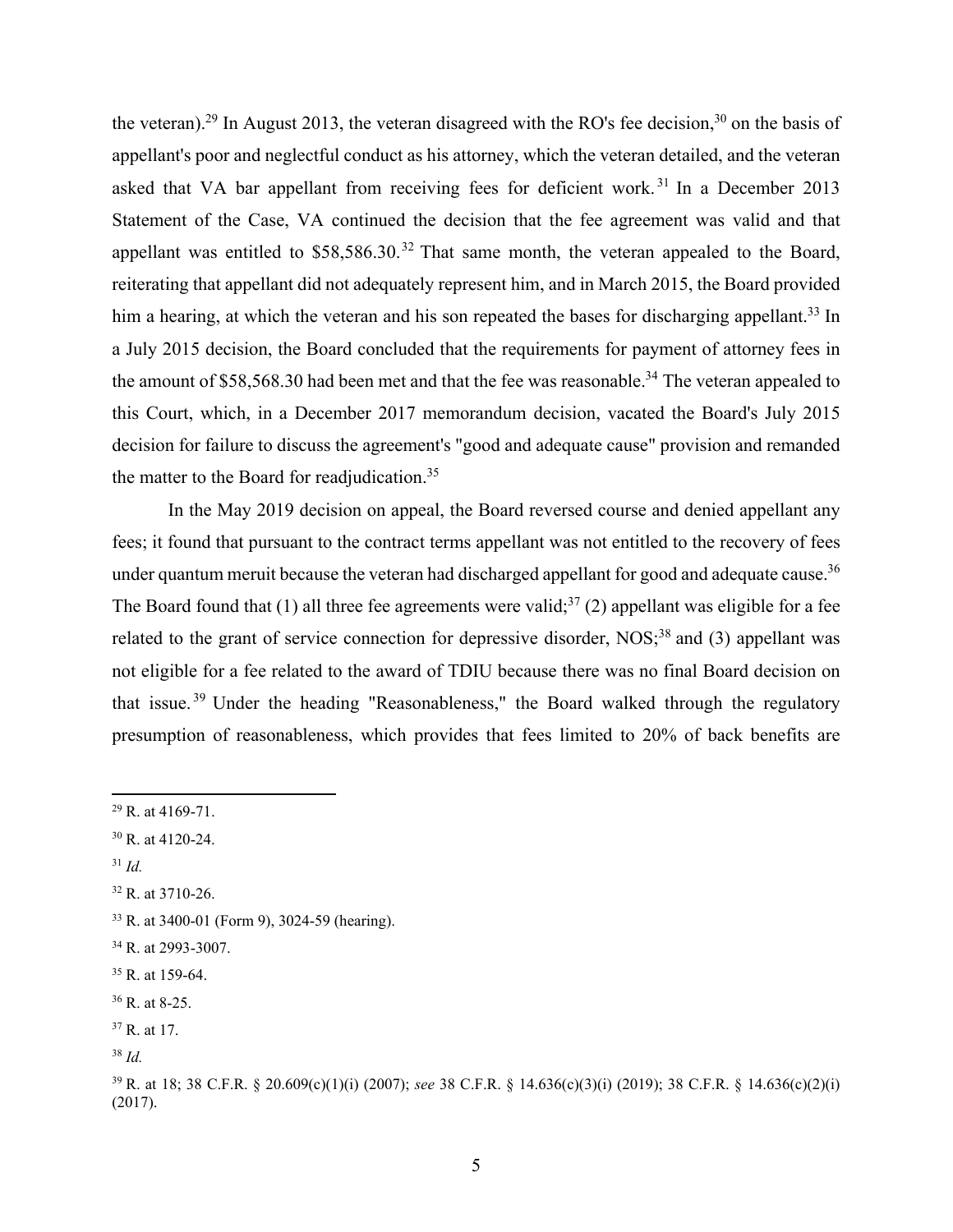reasonable; the Federal Circuit's holding in *Scates v. Principi*, 40 including that the presumption does not apply when an attorney is discharged; the *Scates* reasonableness factors; and the regulatory reasonableness factors.<sup>41</sup> The Board also noted this Court's remand instructions in the December 2016 memorandum decision.<sup>42</sup> And, after analyzing appellant's conduct in light of VA regulations and appellant's State bar rules providing the standard of conduct for attorneys,<sup>43</sup> the Board concluded as a factual matter that the veteran had "good and adequate cause" for discharging appellant, meaning he was not entitled to any fee under the contract between the veteran and appellant.<sup>44</sup> Thus, the Board found "a discussion as to whether the fees awarded were reasonable, or what amount of fees is reasonable, . . . unnecessary."45 This appeal followed.

## **II. PARTIES' ARGUMENTS**

 Before we get into the specifics of the parties' arguments, we can offer some helpful context by pointing out what we see as the parties' different legal premises. Otherwise, one could understandably think the parties talk past each other at times.

The legal premises concern the relationships among four concepts: (1) validity of a fee agreement, (2) eligibility of an attorney for direct payment of fees, (3) entitlement of an attorney to fees, and (4) reasonableness of fees. Appellant seems to start from one of two premises: either that validity, eligibility, entitlement, and reasonableness are somehow all the same thing;<sup>46</sup> or that validity and eligibility were the only issues here and the inquiry ended when those requirements were met.<sup>47</sup> On the other hand, the Secretary seems to premise his arguments on the understanding that the relevant inquiry comprises up to four distinct elements—validity, eligibility, entitlement,

<sup>40 282</sup> F.3d 1362 (Fed. Cir. 2002).

<sup>41</sup> R. at 18-19.

<sup>42</sup> R. at 19.

<sup>43</sup> R. at 19-23.

<sup>44</sup> R. at 19.

<sup>45</sup> *Id.*

<sup>46</sup> *See* Appellant's Brief (Br.) at 9-13 (seemingly referring to validity, eligibility, entitlement, and reasonableness interchangeably); Secretary's Br. at 14 ("Throughout his brief, Appellant appears to conflate the separate and distinct concepts of validity of, eligibility for, entitlement to, and reasonableness of, a fee agreement ….").

<sup>47</sup> Appellant's Br. at 25-26.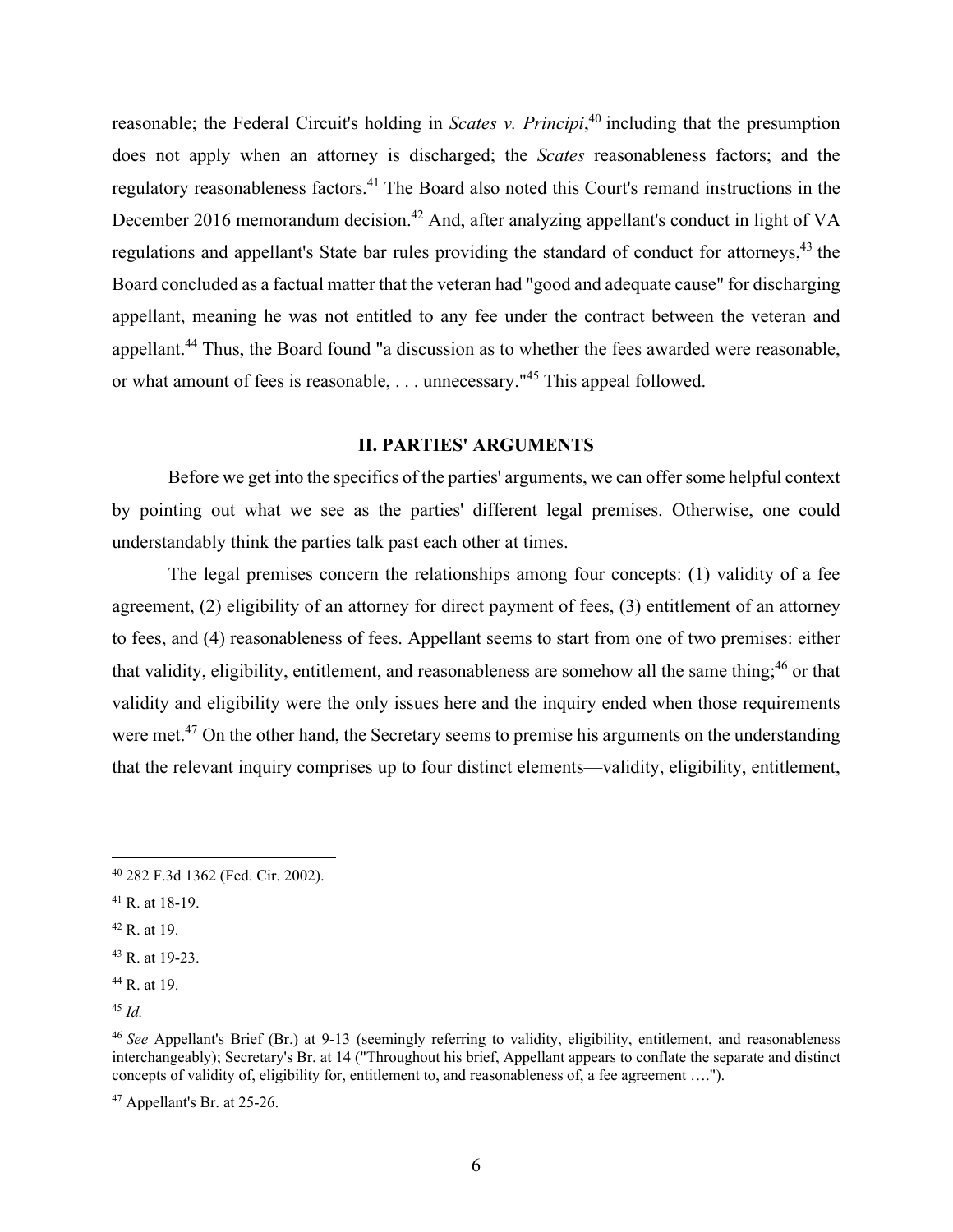and reasonableness—and that the analysis proceeds in that order.<sup>48</sup> If VA finds no validity, eligibility, or entitlement, he seems to say, then the inquiry is over and no direct payment of a fee is due without regard to reasonableness. Neither party, however, grounds his legal premise in existing law.

Now for the specifics. Appellant puts forth a number of theories about how the Board exceeded its authority or otherwise erred when it denied him direct payment of any fee. First, he argues that the scope of this Court's 2017 remand was narrow, limited to the question whether the veteran had good cause to discharge appellant, and that therefore the Board erred as a matter of law because it exceeded its authority when it revisited its 2015 decision's findings that had favored appellant.49 Appellant further asserts that the Board's 2015 conclusions regarding the agreements' validity and appellant's entitlement are "res judicata" or the "law of the case."50 Second, appellant argues that the Board misapplied 38 U.S.C. § 5904(d) when it concluded that appellant was not eligible for a fee based on the TDIU award and grant of service connection for depressive disorder, NOS, because TDIU is not a stand-alone claim.<sup>51</sup> Third, appellant argues that the Board lacked subject matter jurisdiction over the issue of reasonableness of appellant's fee because neither the veteran nor Office of General Counsel (OGC) sought review of that issue under 38 C.F.R. § 14.636 and thus OGC made no reasonableness determination in the first instance for the Board to review.<sup>52</sup> Fourth, appellant argues that the Board erred as a matter of law when it failed to apply the mandatory presumption of reasonableness for a 20% fee under 38 C.F.R. §§ 14.636(f) and 20.609(f) (2000), the law extant when the fee agreements were executed.<sup>53</sup> Fifth, related to the fourth argument, appellant argues that the Board erred when it relied on dicta in *Scates v. Principi*, which improperly interpreted the terms of the parties' fee agreement to reach its holding and exceeded the Federal Circuit's jurisdiction.<sup>54</sup> Sixth, appellant argues that the Board erred as a matter of law by exceeding its authority under 38 U.S.C. § 5904(c)(3)(A) when it denied, rather

<sup>51</sup> *Id.* at 13-14.

<sup>53</sup> *Id.* at 16-17.

<sup>48</sup> Secretary's Br. at 14.

<sup>49</sup> Appellant's Br. at 9-13.

<sup>50</sup> *Id.* at 12-13.

<sup>52</sup> *Id.* at 14-16.

<sup>54</sup> *Id.* at 17-23.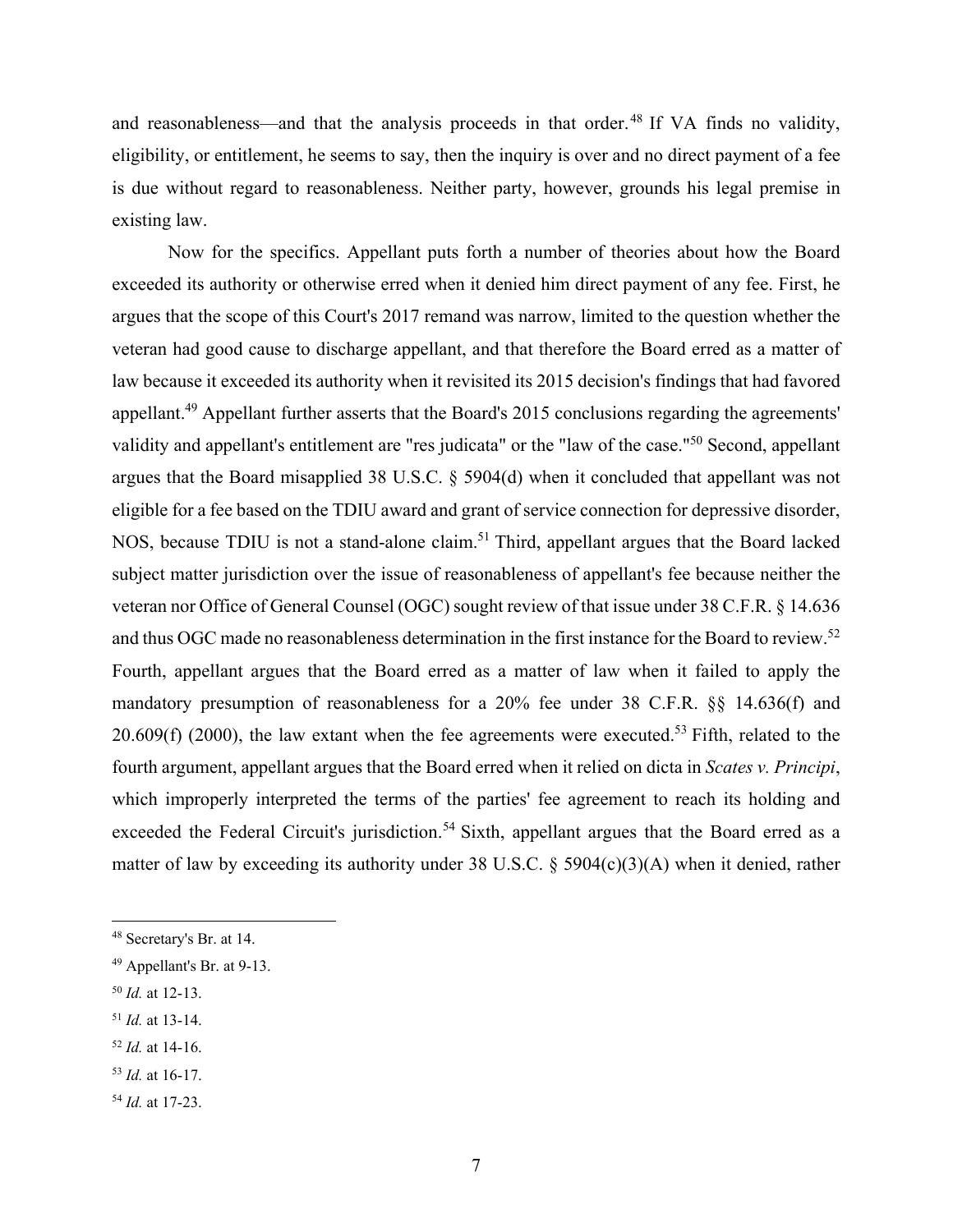than reduced, the unreasonable fee.<sup>55</sup> Seventh, appellant argues that the Board erred when it failed to discuss reasonableness.<sup>56</sup> All in all, appellant's bottom line is, because the Board found the agreements valid in its 2015 decision, the inquiry is over; he is entitled to fees.<sup>57</sup>

What appellant does not argue is just as important as what he does. Appellant does not argue that the Board's "good and adequate cause" determination was wrong.

For his part, the Secretary makes a few overarching points. He insists that appellant's hyperbolic arguments only serve to distract this Court from "the simple issue of whether appellant is entitled to fees under the clear and binding terms of the contract he executed."58 The Secretary argues that, because appellant presents no argument about his entitlement to attorney fees and fails to argue that the Board erred at all as to entitlement (much less clearly erred), appellant failed to meet his burden to demonstrate error on appeal.<sup>59</sup> Further, he argues that appellant's reasonableness arguments are of no moment because the Board found that a discussion of reasonableness was unnecessary given its no-entitlement finding. The Secretary points out that appellant improperly conflates the concepts of validity, eligibility, entitlement, and reasonableness, and ignores the Board's no-entitlement finding.

Beyond those points, the Secretary also responds to each of appellant's specific arguments in turn. First, the Board properly adjudicated the previously "ignored" issue of entitlement, fully complying with the terms of the Court's 2017 remand and fulfilling reasons-or-bases requirements. Contrary to appellant's assertions, the Board found the agreements valid and appellant eligible for an award but not entitled to one because he was discharged for "good and adequate cause." The Board did not reach reasonableness.<sup>60</sup> Second, appellant's TDIU-finality argument is inapposite and another "red herring."61 No matter what else, appellant is not entitled to a fee. Third, the Board did not address reasonableness; its subject matter jurisdiction to address that issue is irrelevant.<sup>62</sup>

<sup>59</sup> *Id.* at 13.

<sup>55</sup> *Id.* at 23.

<sup>56</sup> *Id.* at 24-25.

<sup>57</sup> *Id.* at 25-26.

<sup>58</sup> Secretary's Br. at 12.

<sup>60</sup> *Id.* at 15-19.

<sup>61</sup> *Id.* at 19-20.

<sup>62</sup> *Id.* at 20-21.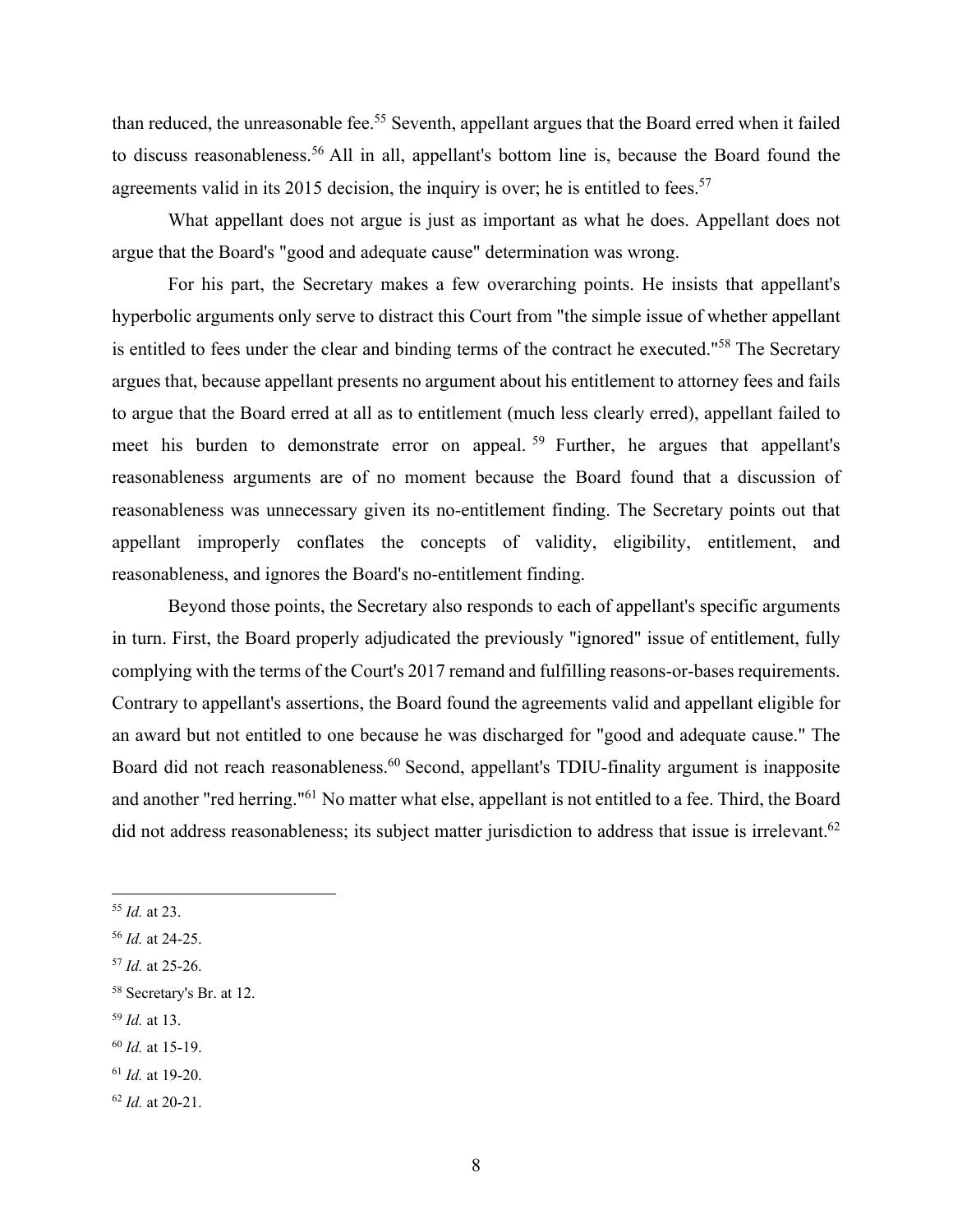The Secretary also notes several self-contradicting statements in appellant's brief.<sup>63</sup> Fourth and fifth, the Board did not analyze reasonableness. Though the Board set out the *Scates* factors, it ultimately concluded that application of those factors was unnecessary. Thus, appellant's fourth and fifth arguments are irrelevant, nothing more than two additional red herrings.<sup>64</sup> Sixth, the Board did not deny fees based on 38 U.S.C. § 5904(c)(3)(A); rather, the Board denied fees based on the contract's express terms. And the issue is not the correct amount of fees; it is entitlement to any fees.<sup>65</sup> Seventh, the Board found that a discussion of reasonableness was unnecessary given its no-entitlement finding.

Now that we know why we are here, we will roll up our sleeves and turn to the task at hand.

## **III. ANALYSIS**

The parties' arguments suggest that the legal landscape is a bit misty; we agree to some extent. But the fog that may be present ultimately does not obscure the correctness of the Board's decision. We recognize that the decisions from our Court and the Federal Circuit have, at times, not offered the clarity needed to see though the mist. That is understandable in some sense. After all, a court will decide the case before it, sometimes not paying the requisite attention to the socalled "big picture." With respect to attorney fees, and as the parties recognize, that "big picture" requires consideration of four concepts: the validity of a fee agreement; the eligibility of counsel for a fee; counsel's entitlement to a fee in a given situation; and, finally, the reasonableness of any fee that is ultimately awarded. We believe it will be helpful both in this case and more generally to consider how these distinct, but interrelated, concepts apply. So, we begin by explaining the statutory and regulatory structure concerning the award of attorney fees, paying particular attention to these four concepts, as well as to the particularly germane judicial decisions on this topic. We then turn to the facts we have before us, explaining why the Board's decision is correct and none of appellant's arguments have merit.

# *A. The Statutory and Regulatory Framework*

Well-established principles govern how we determine the meaning of statutes and regulations. Statutory and regulatory interpretation are pure question of law that the Court reviews

<sup>63</sup> *Id.* at 20 & n.2, 22.

<sup>64</sup> *Id.* at 21-24.

<sup>65</sup> *Id.* at 24-26.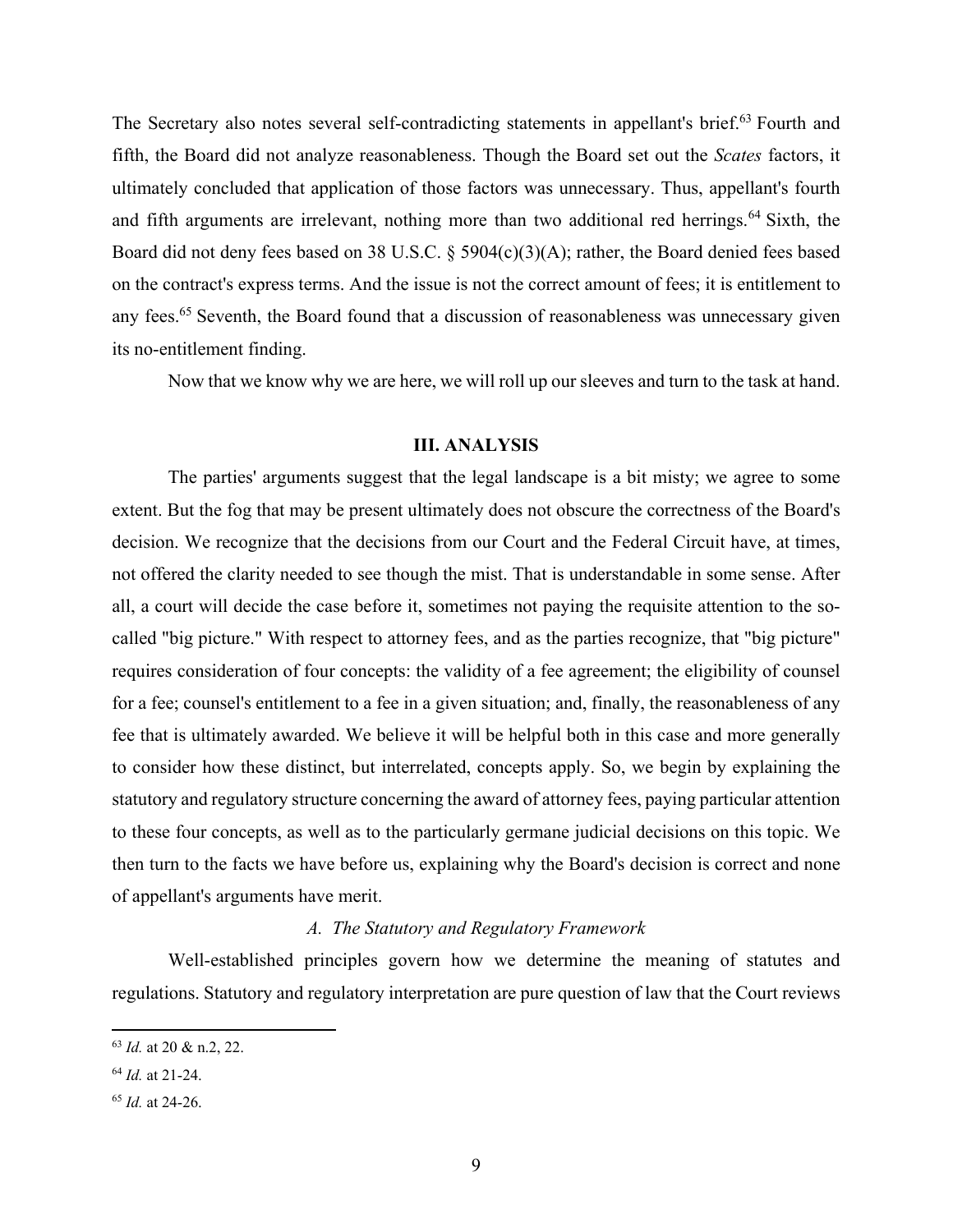de novo.<sup>66</sup> We look to the plain meaning of statutes and regulations and, when there is a plain meaning, our job is simply to apply it.<sup>67</sup> But we do not read statutory and regulatory provisions in isolation. Instead, we interpret them in the context of the statutory and regulatory scheme as a whole.<sup>68</sup> With these principles in mind, we now turn to the statutory and regulatory scheme concerning an award of attorney fees under direct-payment fee agreements before VA. And we do so with special attention to the four critical concepts we discussed above: validity, eligibility, entitlement, and reasonableness.

While they agree on little else, the parties are on common ground that the controlling statute in this appeal is 38 U.S.C. § 5904, and that is where we will begin. Section 5904 concerns "[r]ecognition of agents and attorneys generally." Among other things, section 5904 provides for the possibility of direct "[p]ayment of fees out of past-due benefits": "When a claimant and an ... attorney have entered into a [qualifying] fee agreement . . . , the total fee payable to the . . . attorney may not exceed 20 percent of the total amount of any past-due benefits awarded on the basis of the claim."69 A qualifying fee agreement must provide that the attorney's fee "(i) is to be paid to the . . . attorney by the Secretary directly from any past-due benefits awarded on the basis of the claim; and (ii) is contingent on whether or not the matter is resolved in a manner favorable to the claimant."70

Section 5904 never uses the words "validity," "eligibility," or "entitlement," or any variations of these words. Section 5904 does, however, use the word "reasonable" and variations of it.

In terms of reasonableness, section 5904 provides some helpful initial guidance. Congress expressly delegated responsibility to the Secretary to regulate how much an attorney can charge

 $70 \text{ }$ § 5904(d)(2)(A).

<sup>66</sup> *See Saunders v. Wilkie*, 886 F.3d 1356, 1360 (Fed. Cir. 2018) (statutory interpretation); *Langdon v. Wilkie*, 32 Vet.App. 291, 296 (2020) (regulatory interpretation).

<sup>67</sup> *Frederick v. Shinseki*, 684 F.3d 1263, 1269 (Fed. Cir. 2012) (statutes); *Tropf v. Nicholson*, 20 Vet.App. 317, 320 (2006) (quoting *Brown v. Gardner*, 513 U.S. 115, 120 (1994)) (regulations); *see also Kisor v. Wilkie*, \_\_ U.S. \_\_\_,

\_\_\_, 139 S. Ct. 2400, 2415 (2019); *Artis v. District of Columbia*, \_\_ U.S. \_\_, \_\_, 138 S. Ct. 594, 603 (2018) (quoting *Moskal v. United States*, 498 U.S. 103, 108 (1990)); *Chevron U.S.A., Inc. v. Natural Res. Def. Council, Inc.*, 467 U.S. 837, 842-43 (1984).

<sup>68</sup> *Hornick v. Shinseki*, 24 Vet.App. 50, 52 (2010) (statutes); *King v. Shinseki*, 26 Vet.App. 484, 488 (2014) (regulations); *see King v. St. Vincent's Hosp.*, 502 U.S. 215, 221 (1991) (articulating same general principles); *Imazio Nursing, Inc. v. Dania Greenhouses*, 69 F.3d 1560, 1564 (Fed. Cir. 1995) (same).

 $69$  38 U.S.C. § 5904(d), (d)(1).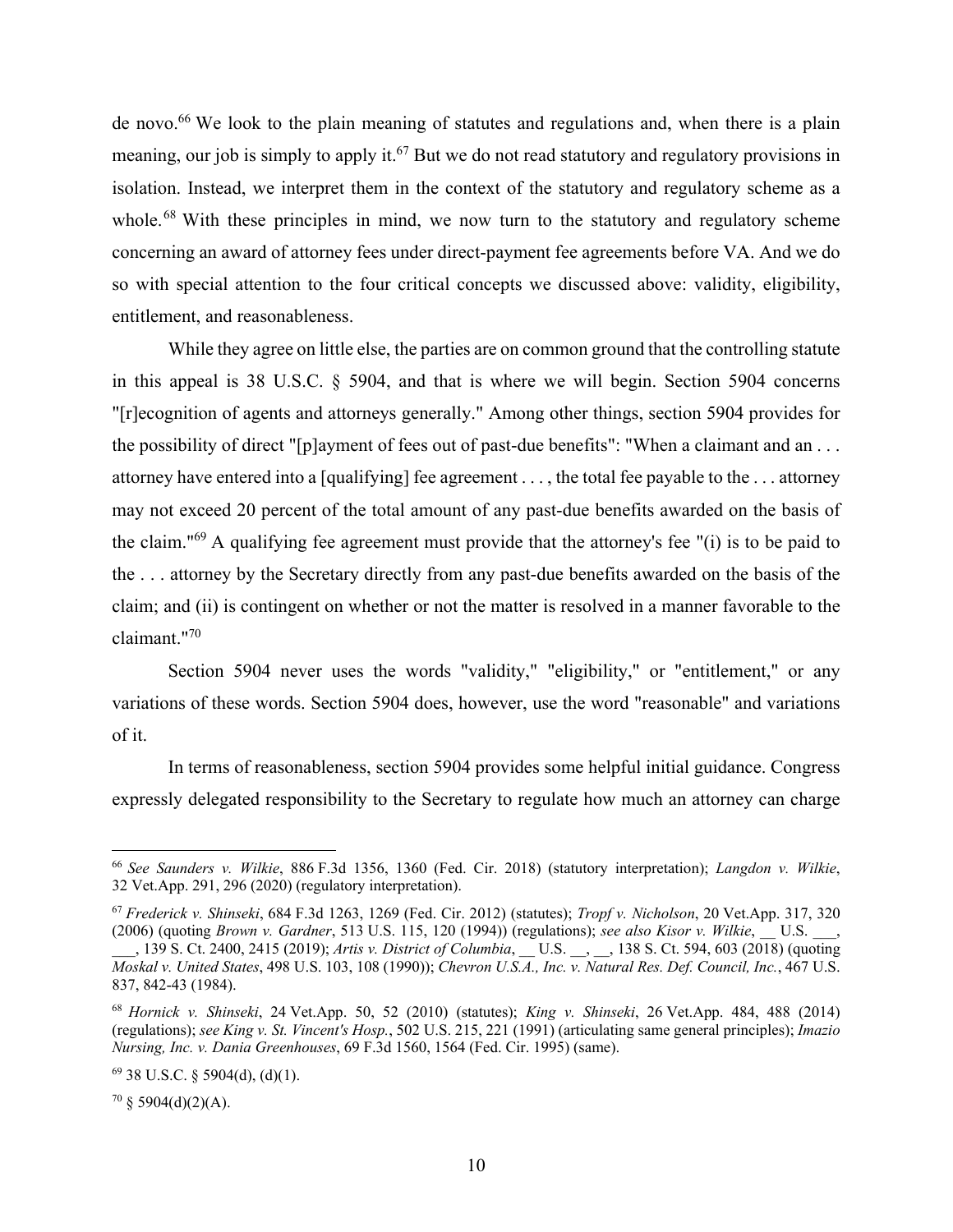for representation in particular cases: "The Secretary may prescribe in regulations reasonable restrictions on the amount of fees that an . . . attorney may charge a claimant for services rendered in the preparation, presentation, and prosecution of a claim before the Department."<sup>71</sup> Congress also specified that "[a] fee that does not exceed 20 percent of the past due amount of benefits awarded on a claim shall be presumed to be reasonable,"  $72$  (i.e., what appellant calls the "mandatory" presumption of reasonableness<sup>73</sup>). Finally, "[t]he Secretary may, upon the Secretary's own motion or at the request of the claimant, review a fee agreement . . . and may order a reduction in the fee called for in the agreement if the Secretary finds that the fee is excessive or unreasonable."74

The statute leaves us wanting for a comprehensive understanding of the relationships among validity, eligibility, entitlement, and reasonableness. But the Agency shed more light on the nature of the relationships through the regulations that Congress directed the Agency to adopt, 38 C.F.R. § 20.609 (2007) and § 14.636 (2008-present).

But before explaining how the regulations provide guidance about the question we face, we must confront a preliminary question. Namely, which of the two potentially applicable regulations applies to appellant's appeal: § 20.609 or § 14.636. Otherwise, our analysis could get confusing. The Board concluded that § 20.609 controls, because all three fee agreements in this case were executed before § 14.636's effective date, June 23, 2008.75 Yet appellant says § 14.636 governs, although he doesn't explain in any depth why that might be so.<sup>76</sup> The Board was correct. Section 20.609 clearly controls based on the effective date of that regulation. Appellant does not contest that all three fee agreements were executed before the regulation's effective date. And he doesn't mount any developed argument about why VA's specification of that effective date is unlawful.<sup>77</sup> So, § 20.609, together with § 5904, provides the analytical framework that applies

 $71 \& 5904(a)(5)$ .

<sup>72</sup> *Id.*

<sup>73</sup> Appellant's Br. at 16.

 $74 \S 5904(c)(3)(A)$ .

<sup>75</sup> R. at 16; Accreditation of Agents and Attorneys; Agent and Attorney Fees, 73 Fed. Reg. 29,852-01, 29,866 (May 22, 2008) (explaining the changes to the prior regulation, § 20.609, and providing the effective date for the changes).

<sup>76</sup> *See* Appellant's Br. at 14-16.

<sup>77</sup> *See Locklear v. Nicholson*, 20 Vet.App. 410, 416 (2006) (declining to evaluate an underdeveloped claim for service connection (citing U.S. VET. APP. R. 28(a)(5) (providing that an appellant's brief must contain "an argument… and the reasons for [it], with citations to the authorities … relied on"))).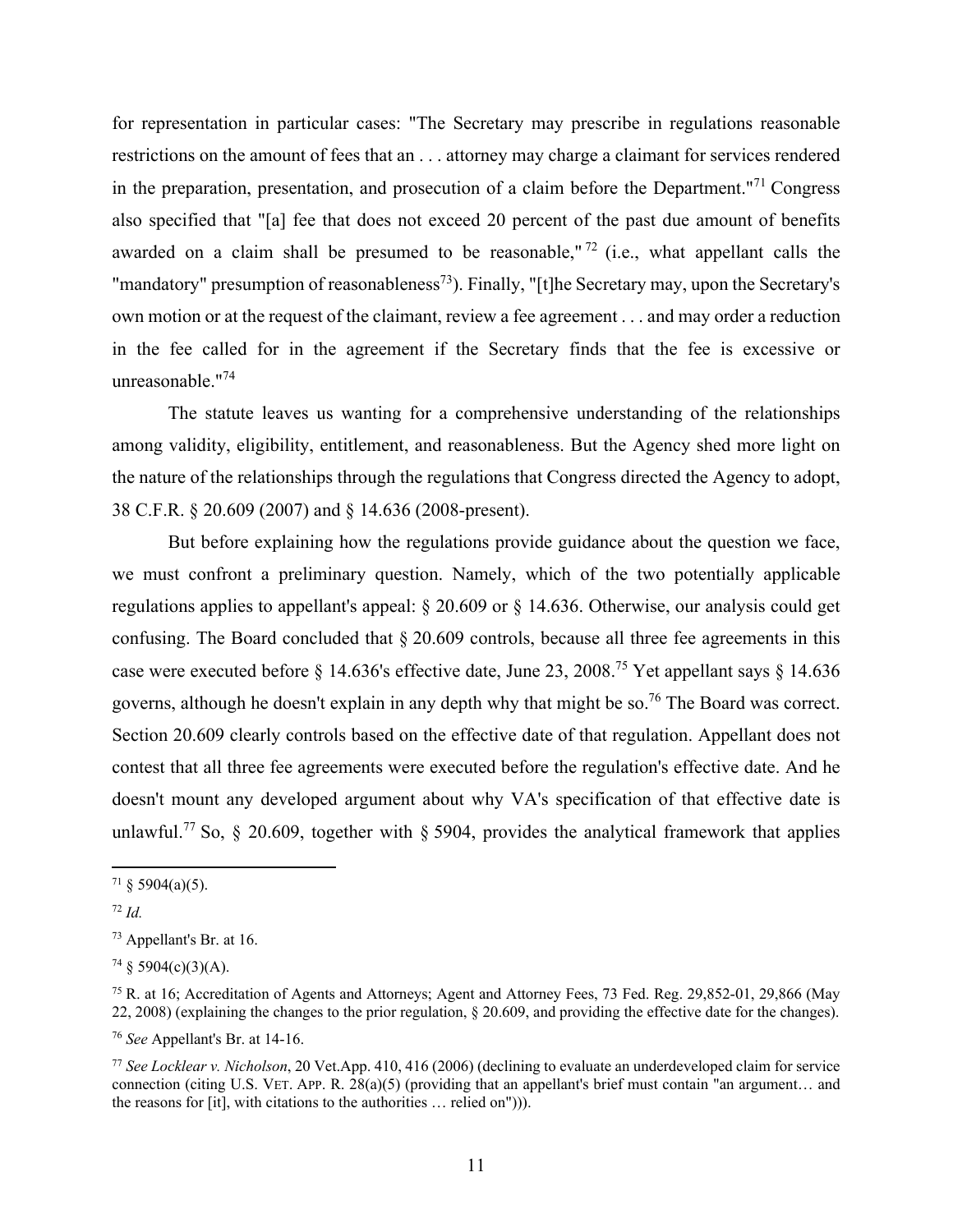here. But that is not to say that § 14.636 has no use, though it does not control. As we explain, § 14.636 provides context to and aids our understanding of § 20.609.

Alone, § 20.609 may still have left us with questions about the relationships among validity, eligibility, entitlement, and reasonableness. But reading § 20.609 along with § 14.636 for context, we better understand the analytical framework. Like section 5904, § 20.609 uses only the word "reasonable" and no other labels to demarcate the rest of the framework. But § 20.609 does flesh out the framework, creating substantive requirements that the Secretary later carried over to § 14.636 and labeled "valid," "eligible," and "reasonable."78 So, with the benefit of § 14.636's clarifications, we understand  $\S$  20.609 to provide for a potentially three-pronged fee inquiry: validity, eligibility, and reasonableness. Now we examine each prong in more detail.

So first, validity of the fee agreement.<sup>79</sup> Section 20.609 requires (among other things) that, to be valid, a fee agreement must include "[t]he specific terms under which the amount to be paid for the services of the attorney-at-law or agent will be determined."80

Next is eligibility.<sup>81</sup> The text provides that eligibility, like validity, comprises a finite, enumerated list of requirements. Indeed, VA clarified, in § 14.636, that an eligibility analysis is restricted to the requirements of paragraph  $(c)$ .<sup>82</sup>

Only one textually provided requirement remains: reasonableness of the fee. <sup>83</sup> Reasonableness concerns the relationship between the amount of the fee and the attorney's representation under the facts and circumstances of a case. Section 20.609(i) provides that the Board has the authority to consider reasonableness in the first instance in this case, and may do so

<sup>78</sup> *Compare* § 20.609(b)-(d), (e), (g), *with* § 14.636(b)-(d), (e), (g) (2008).

<sup>79 § 20.609(</sup>g); *see also* § 14.636(g)(1) (2019).

<sup>80 § 20.609(</sup>g); *see also* § 14.636(g)(1)(v) (2019).

<sup>81 § 20.609(</sup>b)-(d); *see also* § 14.636(b)-(d) (2019).

 $82 \text{ } \frac{1}{2}$  14.636(c)(4), (i) (2019).

<sup>83 § 20.609(</sup>e)-(f); *see also* § 14.636(e)-(f) (2019).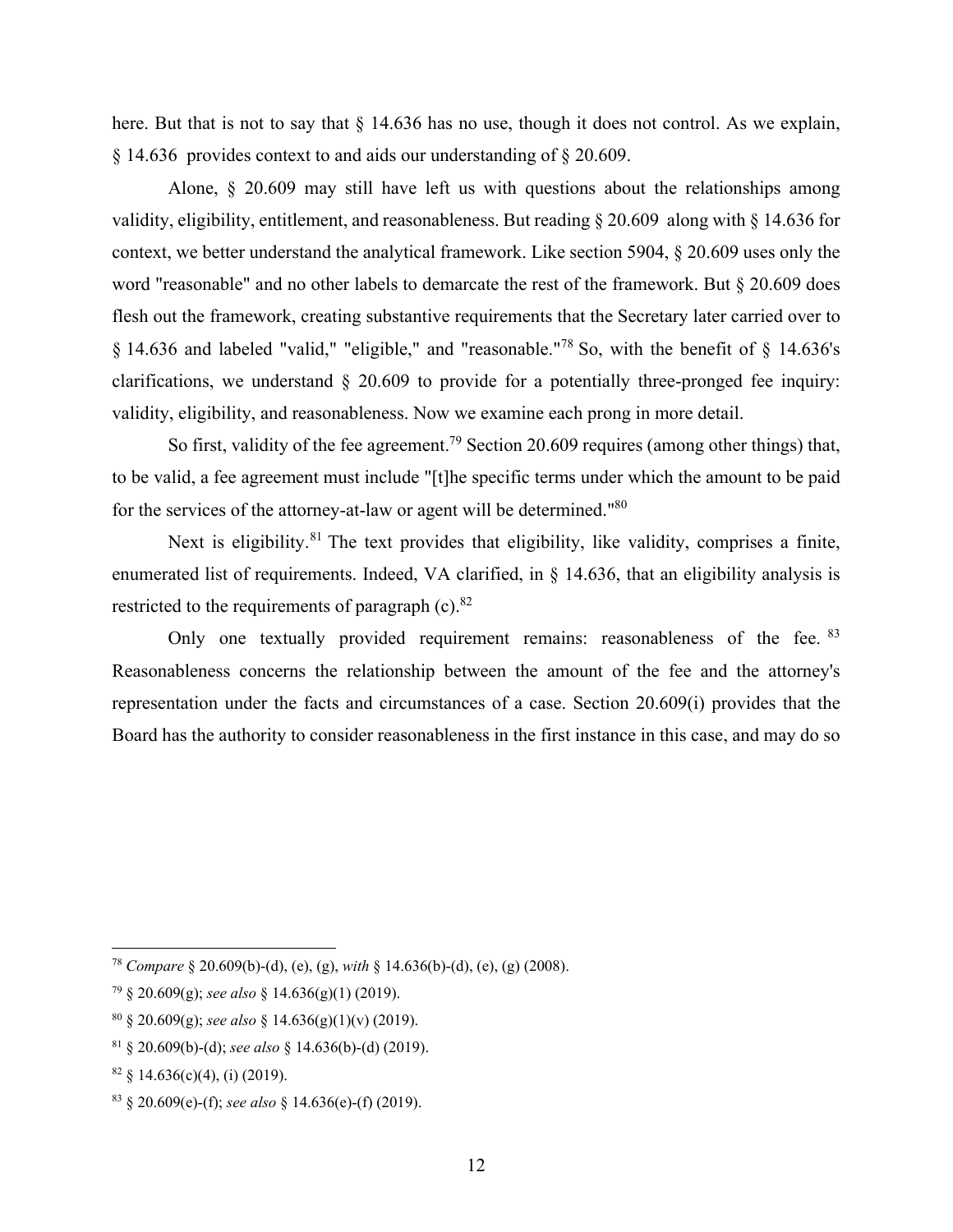sua sponte.84 And, equally important here, § 20.609(e) sets out a *nonexhaustive* list of factors "considered in determining whether fees are reasonable."85

Because § 20.609(e)'s enumerated factor list for reasonableness is nonexhaustive, "the Board may consider not only the statutory and regulatory requirements . . . but . . . also . . . other factors pertinent to the specific circumstances of the case."86 For example, both the model and state bar rules of professional conduct can inform a reasonableness analysis.<sup>87</sup> Note also that the Secretary has promulgated § 14.632, which "establishes standards of conduct applicable to all persons authorized to represent claimants before VA"88 and requires consideration of State bar rules of conduct.89

Take another example that looms large in this case. Effective February 19, 2019, VA added a ninth factor to  $\S$  14.636(e): "if applicable, the reasons why an agent or attorney was discharged or withdrew from representation before the date of the decision awarding benefits."<sup>90</sup> The regulatory history for this factor reveals that this change served "to *clarify* a claimant's continuing obligations with regard to fees"91 and affirm the reasoning of *Scates*, 92 in which the Federal Circuit

88 73 Fed. Reg. 29,866.

89 38 C.F.R. § 14.632(d) (2019).

 $90 \text{ }$  § 14.636(e)(9) (2019).

<sup>&</sup>lt;sup>84</sup> Section 20.609(i) states: "The Board of Veterans' Appeals may review a fee agreement between a claimant or appellant and an attorney-at-law . . . *upon its own motion* or upon the motion of any party to the agreement and may order a reduction in the fee called for in the agreement if it finds that the fee is excessive or unreasonable in light of the standards set forth in paragraph (e) of this section." (emphasis added); *see also* § 5904(c)(3)(A). There is no need to overthink the phrase "upon its own motion"; it does not require the Board to file some kind of literal motion separate from its decision. *See* Oral Argument at 11:10-15:45, *Cox v. McDonough*, U.S. Vet. App. No. 19-3317 (oral argument held Mar. 16, 2021), http://www.uscourts.cavc.gov/oral\_arguments\_audio.php. That is just another way of saying that the Board can consider reasonableness sua sponte. *Sua sponte*, BLACK'S LAW DICTIONARY (11th ed. 2019) (meaning "[w]ithout prompting or suggestion; on its own motion"). A party need not raise the issue.

<sup>85</sup> *See also* § 14.636(e) (2019).

<sup>86</sup> *Cornell v. McDonald*, 28 Vet.App. 297, 304 (2016), *aff'd sub nom. Cornell v. Wilkie*, 718 F. App'x 972 (Fed. Cir. 2018); *see also Bly v. McDonald*, 28 Vet.App. 256, 264 (2016), *vacated on other grounds sub nom. Bly v. Shulkin*, 883 F.3d 1374 (Fed. Cir. 2018); *Lippman v. Nicholson*, 21 Vet.App. 184, 190 (2007) ("limited to a reasonable fee under the circumstances of the case").

<sup>87</sup> *Cornell*, 28 Vet.App. at 304 (citing both the Model Rules of Professional Conduct and Illinois Rules of Professional Conduct because the attorney in that case was an Illinois bar member).

<sup>91</sup> VA Claims and Appeals Modernization, 84 Fed. Reg. 138, 151 (Jan. 18, 2019) (emphasis added). This choice of wording is important, because it indicates that the intention was not to create a new factor to consider in all cases going forward, but to incorporate certain factors that had developed at common law. *See Bly*, 28 Vet.App. at 264 ("Caselaw is clear that in reviewing fees for reasonableness, the Secretary may consider not only the factors set forth in 38 C.F.R. § 14.636(e) but also other factors pertinent to the specific circumstances of the case.").

<sup>92 84</sup> Fed. Reg. 151.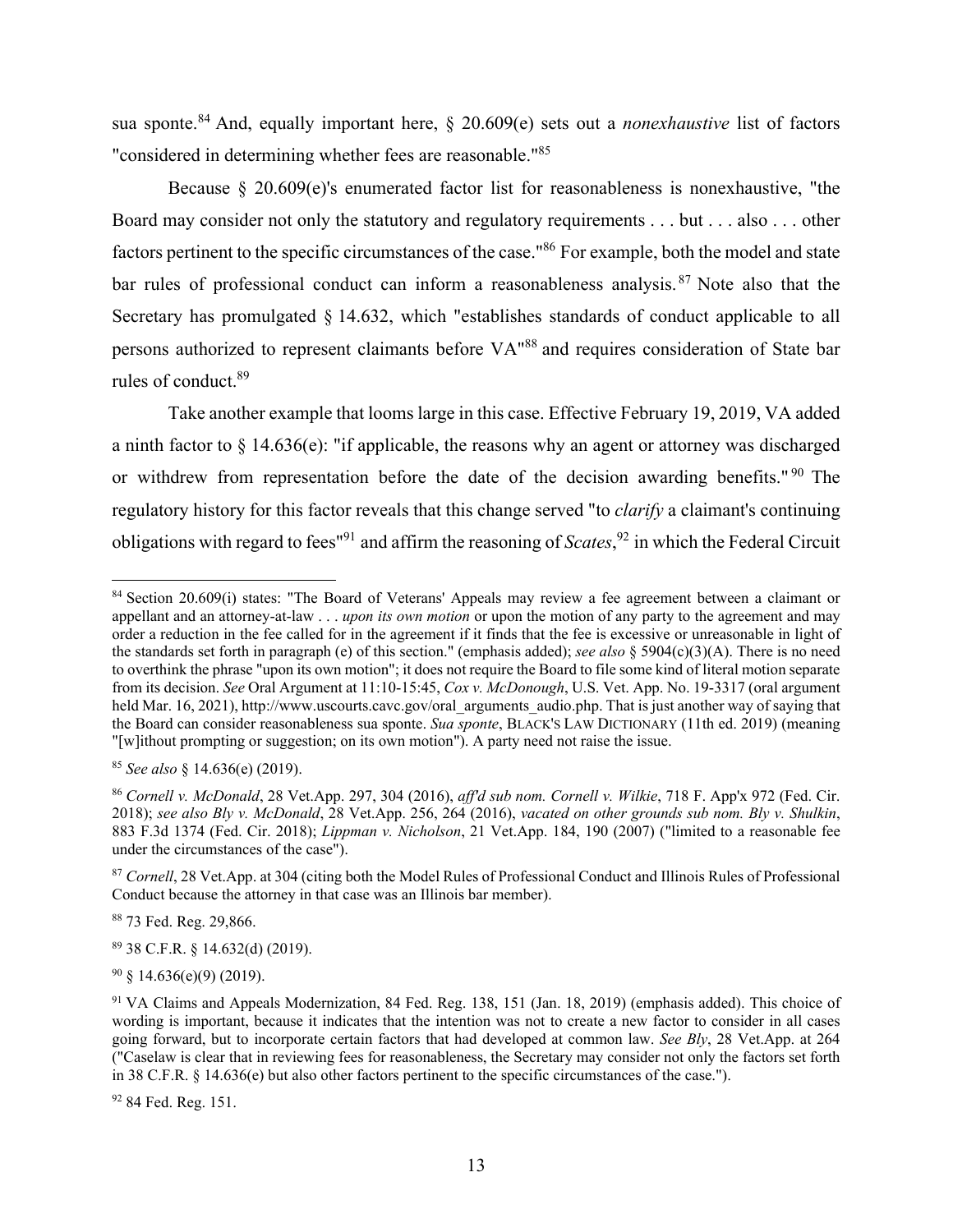determined that the reason for attorney discharge was a proper consideration in a reasonableness analysis.93 We will discuss *Scates* in more detail shortly.

Note, though, that nowhere does the statute or regulation use "entitlement," or variations of it. As a textual matter, entitlement is not its own freestanding requirement.

And yet caselaw sometimes speaks in terms of and references "entitlement" in fee analyses.94 However confusing at times, though, our caselaw never suggests a fourth prong to the regulatory framework; indeed, our caselaw supports the three-pronged framework we already covered.95 As does the Federal Circuit's decision in *Scates*, which also helps us better understand how the concept of "entitlement" fits into the equation.<sup>96</sup>

In *Scates*, an attorney, who had represented a veteran in a benefits claim before VA but whose representation the veteran had terminated during the proceedings, sought direct payment of 20% of past-due benefits that VA had awarded the veteran.<sup>97</sup> The Federal Circuit considered "which component of the Department—the Board . . . or the Regional Office—should decide initially the lawyer's claim."98 In the decision on appeal to the Federal Circuit, this Court sitting en banc held that the RO must first address "'all issues involving entitlement or eligibility for attorney fees under direct-payment contingency-fee agreements, as contrasted with the issues of

<sup>93</sup> *Scates*, 282 F.3d at 1368.

<sup>94</sup> *See, e.g.*, *Scates v. Gober*, 14 Vet.App. 62, 64 (2000) (en banc) ("Because we read *Cox* as holding that the Board does not have original jurisdiction to consider under section  $5904(c)(2)$  any issues regarding entitlement to attorney fees in direct-payment cases, we hold that all issues involving entitlement or eligibility for attorney fees under directpayment contingency-fee agreements, as contrasted with the issues of reasonableness and excessiveness, must first be addressed by the RO [regional office] in accordance with the normal adjudication procedures and cannot be the subject of sua sponte or other original (on motion) BVA [Board of Veterans' Appeals] review.") (mentioning only eligibility, not entitlement, in the actual order), *aff'd as modified sub nom. Scates v. Principi*, 282 F.3d 1362 (Fed. Cir. 2002) (modifying this en banc Court's remand order because of the entitlement-versus-reasonableness distinction but failing to define the relationships clearly).

<sup>95</sup> *Cornell*, 28 Vet.App. 304 ("By February 2013, Ms. Cornell had physical possession of the money and the issue was not only eligibility to receive the fees but also reasonableness in retaining the fees paid to her."); *Lippman*, 21 Vet.App. at 190 ("When an attorney representation contract is terminated but the attorney claims entitlement to a portion of the past-due benefits awarded, the RO should evaluate whether he or she is 'eligible' to collect the fee, and then, upon objection of either party or on the Board's own initiative, the Board may review the fee for reasonableness using the factors set out in *Scates* and § 20.609(e)."); *Stanley v. Principi*, 16 Vet.App. 356, 361 (2002) (per curiam) ("Thus, the Court holds that all issues involving eligibility for attorney fees under non-direct-payment fee agreements, as contrasted with the issues of reasonableness and excessiveness, must first be addressed by the RO in accordance with the normal adjudication procedures and cannot be the subject of original BVA review.").

<sup>96 282</sup> F.3d 1362 (Fed. Cir. 2002).

<sup>97</sup> *Id.* at 1363.

<sup>98</sup> *Id.*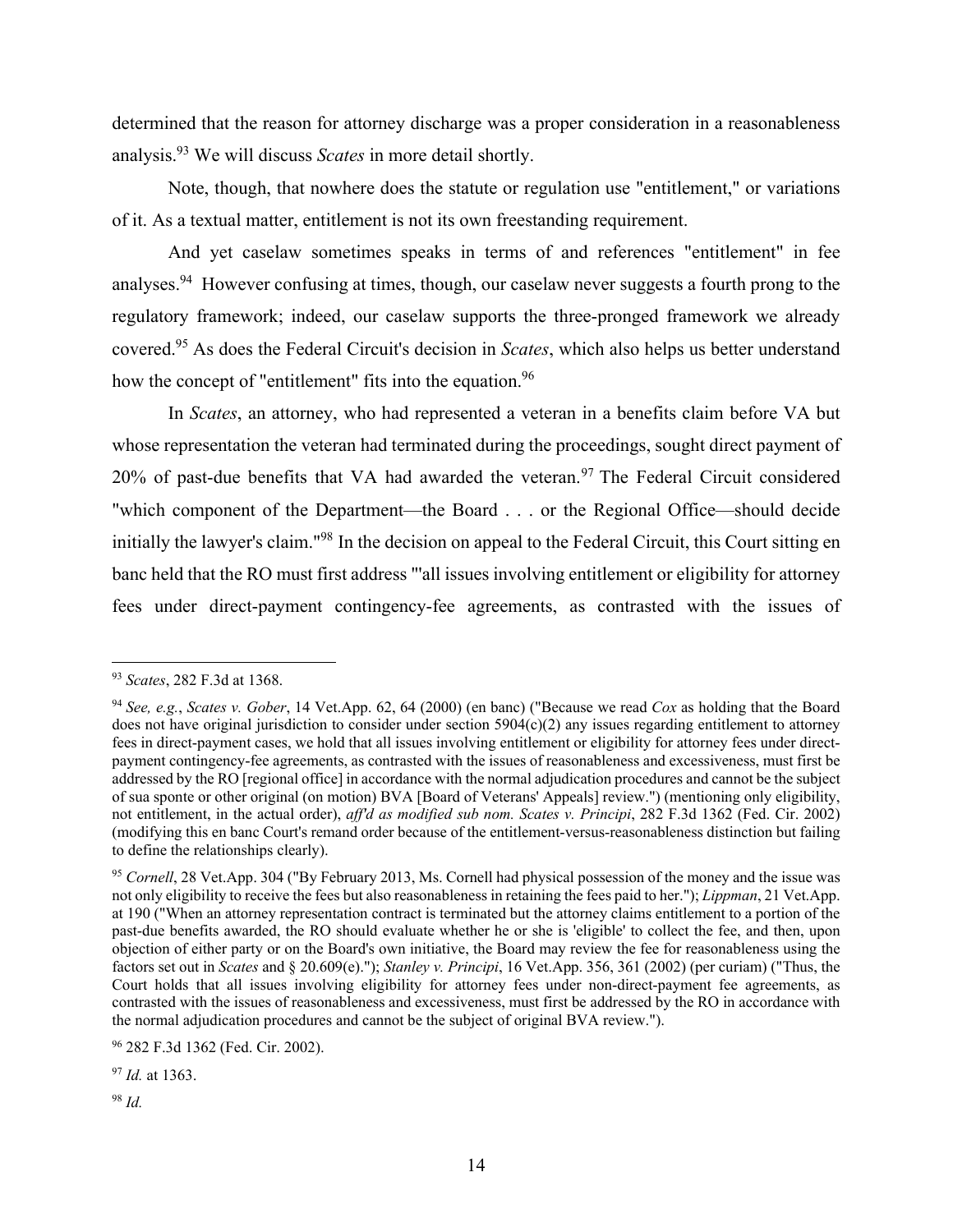reasonableness and excessiveness," which the Board could address in the first instance.<sup>99</sup> Because this Court concluded that the issue was one of eligibility or entitlement, not reasonableness, and that the Board had decided the issue in the first instance, the Court vacated the Board decision and remanded the matter for the RO to adjudicate the claim.100 The Federal Circuit modified this Court's remand order and affirmed it as modified.<sup>101</sup>

To get there, first the Federal Circuit read the agreement in context and in light of the applicable statutory provisions and their history, and concluded that "an attorney discharged during the case is entitled only to a fee reflecting his contribution to the litigation."102 Then the Federal Circuit turned to the question of which entity determines the amount of the fee.<sup>103</sup> The Federal Circuit explained that, though the Board is primarily an entity with appellate jurisdiction, it did have original jurisdiction to review direct-payment contingency-fee agreements for reasonableness.104 And the Federal Circuit reasoned that "[t]he line between (1) entitlement to and (2) reasonableness and excessiveness of attorney fees may not be as clear and bright as the Veterans Court believed," explaining how an issue could be framed as one of entitlement or reasonableness.105

Ultimately, though, in *Scates*, the Federal Circuit did not "decide whether the Board would have jurisdiction over the attorney's claim under § 5904(c)(2)."<sup>106</sup> Instead, the Federal Circuit concluded that it could sustain the decision on appeal "on an alternative ground: that on the particular facts of this case, the Regional Office was the appropriate agency initially to decide [the attorney's] attorney fee claim."107 The Federal Circuit identified "a number of factually-oriented issues" that the RO might need to resolve, as the entity "better qualified" to do so.<sup>108</sup> Finally, the Federal Circuit noted that "[o]rdinarily state law controls the attorney-client relationship" but that

- <sup>101</sup> *Id.* at 1363.
- <sup>102</sup> *Id.* at 1365-66.
- <sup>103</sup> *Id.* at 1366.

<sup>105</sup> *Id.* at 1367.

<sup>99</sup> *Id.* at 1364.

<sup>100</sup> *Id.* at 1364-65.

<sup>104</sup> *Id.* at 1366-67.

<sup>106</sup> *Id.* at 1368.

<sup>107</sup> *Id.*

<sup>108</sup> *Id.* at 1368-69.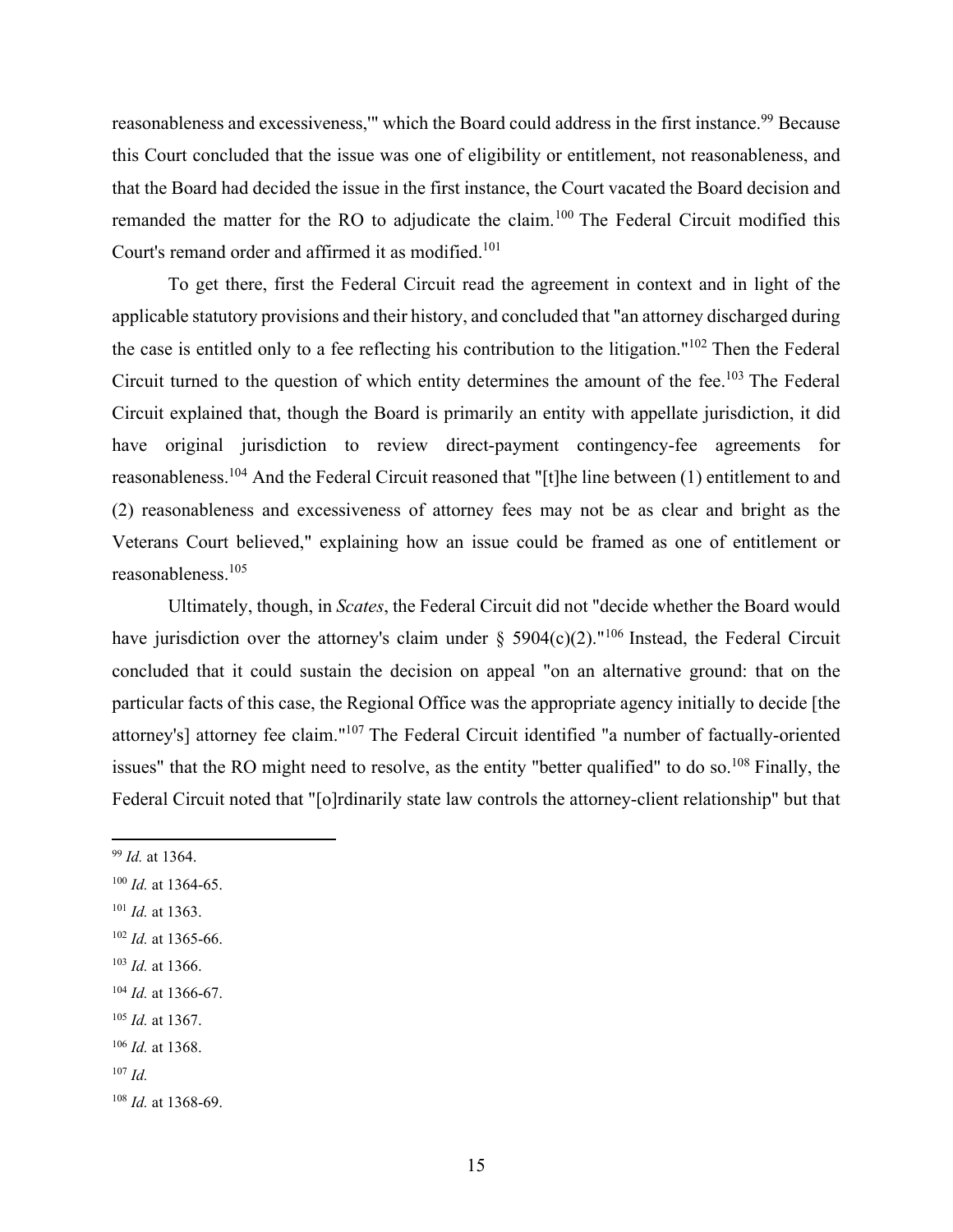here, "a federal statute provides for and governs" direct-payment contingent-fee agreements, so "[i]n that situation, should not federal rather than state law govern those aspects of the relationship?"109

Having covered the law that guides our analysis, we now turn to its application to this case.

## *B. Application*

In the decision on appeal, the Board concluded that appellant was "not entitled to any fees" because it found that the veteran had discharged appellant for "good and adequate cause" under the terms of the fee agreement, and that "[t]herefore, a discussion as to whether the fees awarded were unreasonable, or what amount of fees is reasonable, is unnecessary."<sup>110</sup> The question is whether the Board exceeded its authority, or otherwise erred, when it denied appellant any fee based on the contract term. We conclude that it did not. The Board had authority to consider the contract term, as well as appellant's conduct, and did not err in its analysis. Taken in context, the Board's no-entitlement finding fits within § 20.609's textual framework, here, as a threshold consideration—if not part and parcel<sup>111</sup>—of its reasonableness inquiry.

We stress that we are *not* holding that *anytime* anyone uses the word "entitled" or "entitlement" in a fee analysis, he or she necessarily does so in the context of reasonableness. In fact, we acknowledge that in the very Board decision at issue here, the Board summarized another finding—that appellant was *ineligible* for a fee related to the TDIU award—by saying that appellant was "not entitled to attorneys fees" because there was no final Board decision on that issue.112 The bottom line is, context is key. These sorts of inartful substitutions of "entitlement" or "entitled" for the regulatory terms of art apparently creates confusion and, here, in part gave rise to this appeal. We hope this opinion clears up any confusion and leads to more precise word choice.

Now back to how the Board's reasoning accords with law. As an initial point, no one disputes the agreement's validity or appellant's eligibility for a fee, and the Board found the agreement valid and the appellant eligible for a fee. Nevertheless, we mention validity and eligibility because they provide important context for our conclusion that the Board neither

<sup>109</sup> *Id.* at 1369-70.

 $110$  R. at 19.

<sup>111</sup> *See Scates*, 282 F.3d at 1367 (suggesting to some extent that entitlement and reasonableness could be one in the same).

<sup>112</sup> R. at 18.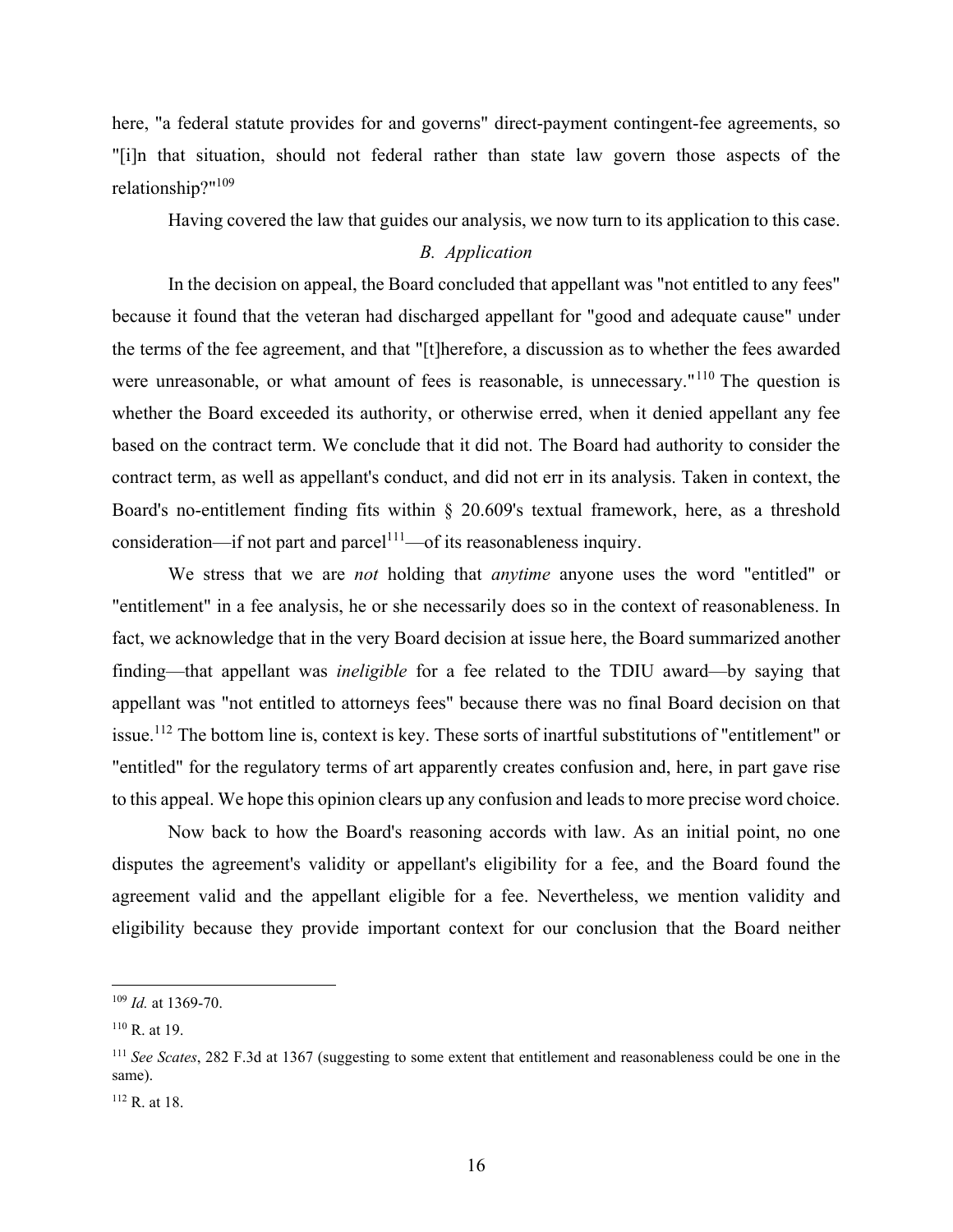exceeded its authority nor erred. Starting with validity, it would be odd for § 20.609 to require inclusion of "[t]he specific terms under which the amount to be paid for the services of the attorneyat-law or agent will be determined"113 if VA could never consider such terms in its fee analysis as a matter of law. It follows that at least one VA entity could consider them. The questions become which one, under what circumstances, and at what point in the rest of the inquiry.

A look at eligibility narrows down the answers. Basically, an attorney is eligible for direct payment if he checks all the boxes on the statutory and regulatory checklist; eligibility is not subject to some additional, extratextual factor, say, a unique contract term. So, neither VA nor a court can import an extratextual eligibility requirement, or properly conclude, for example, that an attorney is not "eligible" for a fee by virtue of a unique contract term because that consideration is beyond the textual eligibility requirements.

On the other hand, we know that the reasonableness inquiry is based on a *nonexhaustive* factor list and that "the Board may consider not only the statutory and regulatory requirements . . . but . . . also . . . other factors pertinent to the specific circumstances of the case."114 Imagine the reasonableness inquiry as a dimmer switch. The amount of light is the amount of the fee. The facts and circumstances of the case move the switch, controlling the fee amount. Suppose the facts and circumstances, such as the "good and adequate cause" discharge and contract term in this case, raise the question whether an attorney should receive any fee at all (i.e., whether the attorney is entitled to any fee), for a reason apart from the enumerated validity and eligibility requirements. A denial of any fee, as here, is the equivalent of sliding the dimmer switch fully off.<sup>115</sup> Because reasonableness is such an inclusive, facts-and-circumstances inquiry, we conclude that the Board had authority to consider the "good and adequate cause" term of the parties' agreement and its application to appellant's conduct while he represented the veteran.

What's more, though § 14.636 does not apply here, we underscore that the reason for attorney discharge is now listed as a reasonableness factor in § 14.636(e)(9). This later regulatory

<sup>113 § 20.609(</sup>g); *see also* § 14.636(g)(1)(v) (2019).

<sup>114</sup> *Cornell*, 28 Vet.App. at 304; *see also Bly*, 28 Vet.App. at 264; *Lippman*, 21 Vet.App. at 190 ("limited to a reasonable fee under the circumstances of the case").

<sup>115</sup> This metaphor is consistent with *Scates*'s holding. Essential to the Federal Circuit's modification of this Court's remand order in *Scates* was the Federal Circuit's criticism of this en banc Court's holding that entitlement was (1) distinct from reasonableness and (2) folded into an eligibility analysis. 282 F.3d at 1367 (explaining how "[t]he line between . . . entitlement to and . . . reasonableness and excessiveness of attorney fees may not be as clear and bright as the Veterans Court believed").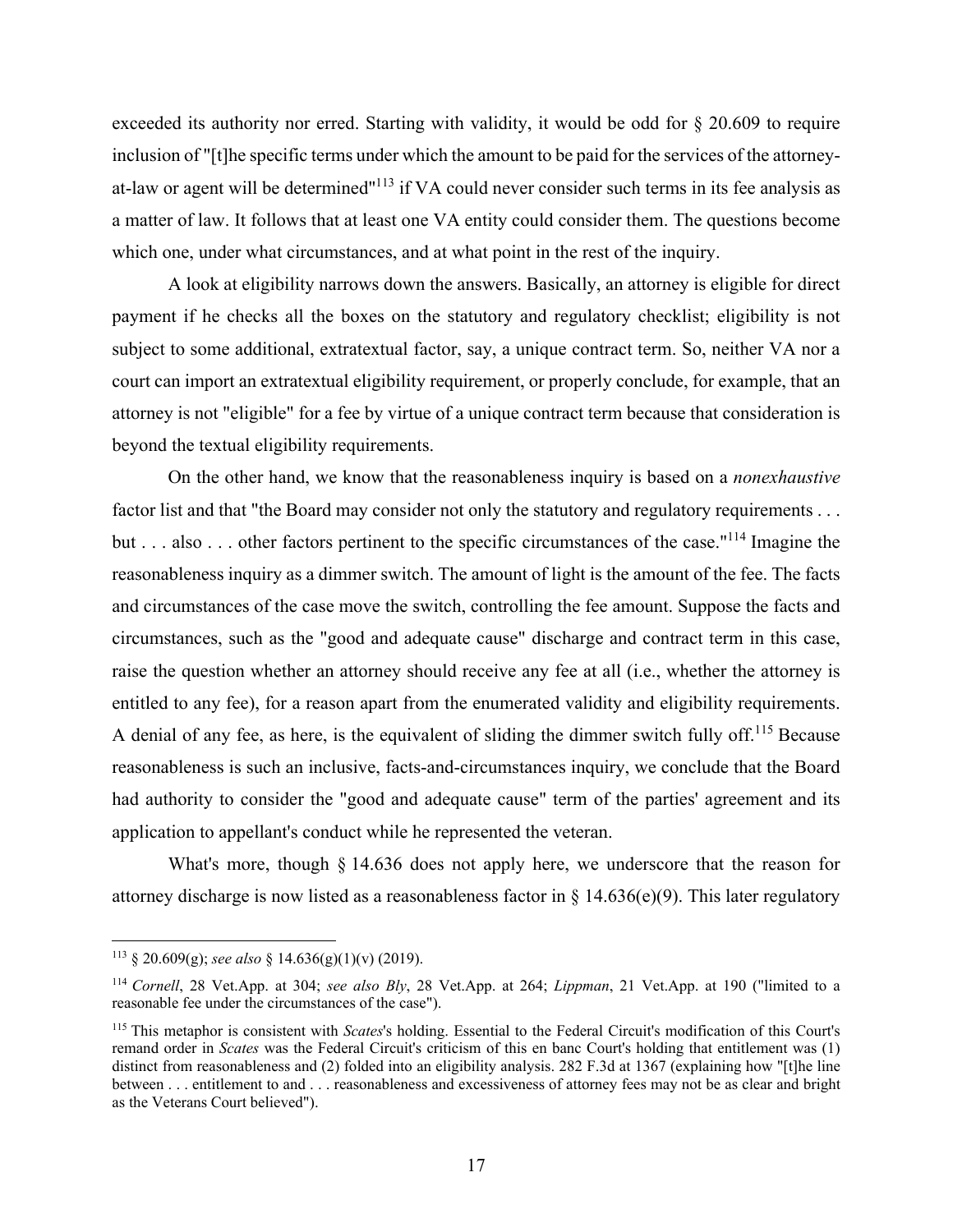history supports our conclusion about the scope of the Board's authority in  $\S 20.609$ . If  $\S 14.636$ applied, VA could consider the reason for discharge, even if the parties had not contracted to condition fees on discharge circumstances.

But they did. And, given the facts-and-circumstances nature of the reasonableness analysis, we see no principled reason to conclude that the Board could not base denial of any fee, as it did, on the parties' all-or-nothing contract term. After all, that was their choice. Nor does appellant cite any law that provides a principled reason to ignore this choice. Therefore, we hold that the Board acted within its authority when it denied appellant any fee based on the "good and adequate cause" discharge and contract term.<sup>116</sup>

Further, with the law clarified, and with context, we can see that the Board built its reasons for denial on a strong foundation in controlling law. Under the heading "Reasonableness," the Board cited all the controlling law: the presumption of reasonableness, *Scates*'s holding that the presumption does not apply when an attorney is discharged, the *Scates* reasonableness factors, and regulatory reasonableness factors.<sup>117</sup> Again, the Board properly considered the all-or-nothing contract term as a unique fact or circumstance of the case at hand.<sup>118</sup> The Board properly consulted VA regulations and appellant's State bar rules to describe the standard of conduct that applied to that contract term.119 After thoroughly discussing how appellant's conduct failed to meet the standard, the Board concluded that appellant was discharged for "good and adequate cause," meaning he was not entitled to any fee under the contract. In other words, the Board merely enforced the parties' agreement, and slid the dimmer switch completely off (i.e., finding no entitlement to any fee).

What, then, to do with the Board's statement that "a discussion as to whether the fees awarded were reasonable, or what amount of fees is reasonable, is unnecessary"?<sup>120</sup> We understand the Board's statement to mean simply that there was no need to conduct a cookie-cutter

<sup>116</sup> This case is also distinguishable from *Scates* in that, here, the entitlement/reasonableness issue does not involve thorny factual disputes perhaps more properly resolved by an agency of original jurisdiction. *Scates*, 282 F.3d at 1368- 69. Appellant raises no arguments about the facts underlying the Board's "good and adequate cause" determination. Therefore, as a matter of law, the Board was fully empowered to decide the issue.

<sup>117</sup> R. at 18-19.

<sup>118</sup> *Cornell*, 28 Vet.App. at 304; *see* § 20.609(e) (2007) (listing nonexhaustive factors).

<sup>119</sup> R. at 19-23; 38 C.F.R. § 14.632(d) (2019); *Cornell*, 28 Vet.App. at 304.

 $120$  R. at 19.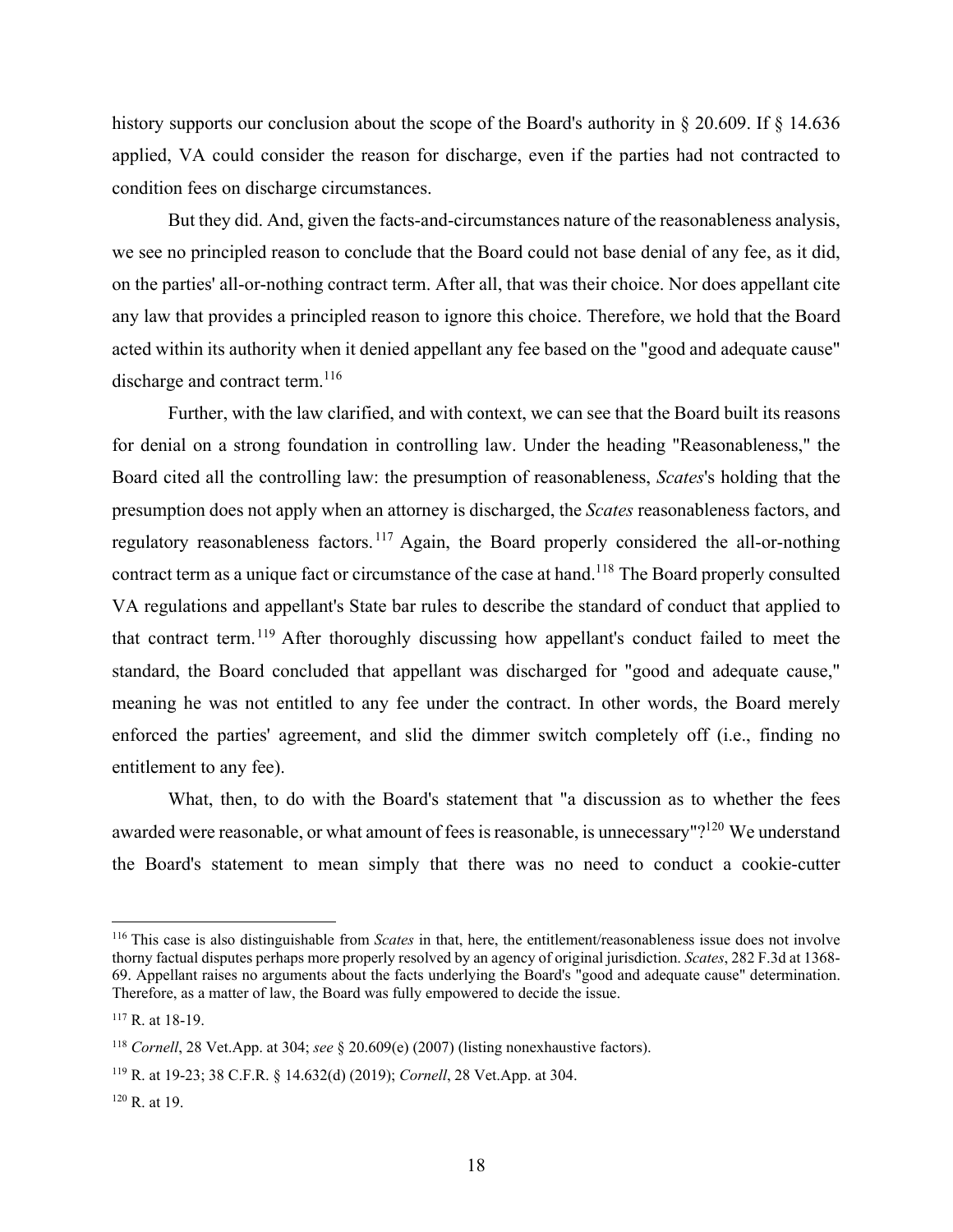reasonableness inquiry because, in this unique case, the "good and adequate cause" discharge and contract term ended the inquiry. In other words, appellant's choices led to the result that no fee was reasonable, a finding that can equally be stated in terms that appellant was not entitled to a fee.

Again, it's worth noting that appellant makes no argument about the substance of the Board's finding that the veteran had "good and adequate cause" to discharge appellant under his and appellant's agreement. Therefore, appellant has forfeited any such argument.<sup>121</sup> But we note that even were we to review the Board's determination on this matter, it is not clearly wrong. Indeed, it's demonstrably correct. Appellant certainly did not provide the kind of representation and client communication one would expect of a prudent lawyer.

Our foregoing analysis lets us make quick work of appellant's reasonableness arguments. First is the argument that the Board lacked subject matter jurisdiction over the issue of reasonableness of appellant's fee because neither the veteran nor OGC sought review of that issue under 38 C.F.R. § 14.636, and thus OGC made no reasonableness determination in the first instance for the Board to review.<sup>122</sup> This argument wrongly assumes that  $\S$  14.636 controls—when it does not. As we previously discussed,<sup>123</sup>  $\frac{1}{2}$  20.609 controls and clearly provides that the Board has original jurisdiction over the reasonableness issue.

Next, the argument that the Board erred as a matter of law when it failed to apply the mandatory presumption of reasonableness for a  $20\%$  fee.<sup>124</sup> Any failure by the Board to apply the "mandatory" presumption of reasonableness for a 20% fee was not error because, at most, a presumption is just that—a presumption.<sup>125</sup> And the Board clearly, if implicitly, decided that the facts and circumstances of this case rebutted any presumption. What's more, in practice the presumption seems to have less bite than appellant suggests.126

<sup>126</sup> § 20.609(f); *see also* § 14.636(f) (2019); 73 Fed. Reg. 29,869. This provision of the Federal Register provides:

Section 14.636(f) implements the statutory presumption that fees that do not exceed 20 percent of

<sup>121</sup> *See DeLisio v. Shinseki,* 25 Vet.App. 45, 47 (2011) (Court's disposition of case addressed only those portions of the Board decision argued on appeal).

<sup>122</sup> Appellant's Br. at 14-16.

<sup>123</sup> *Supra* discussion p. 11.

<sup>124</sup> Appellant's Br. at 16-17; *see* §§ 14.636(f), 20.609(f).

<sup>&</sup>lt;sup>125</sup> *Bly*, 28 Vet.App. at 264 (noting "the Court has noted that many veterans could be deprived of rightful benefits if the Court allowed all attorneys, without regard to individual circumstance, to collect a full 20% of past-due benefits." (citing *Lippman v. Shinseki*, 23 Vet.App. 243, 253-54 (2009))); *see also Scates*, 282 F.3d at 1366 ("[A]n attorney with a contingent fee contract for payment of twenty percent of accrued veterans benefits awarded, discharged by the client before the case is completed, is not automatically entitled to the full twenty percent fee.").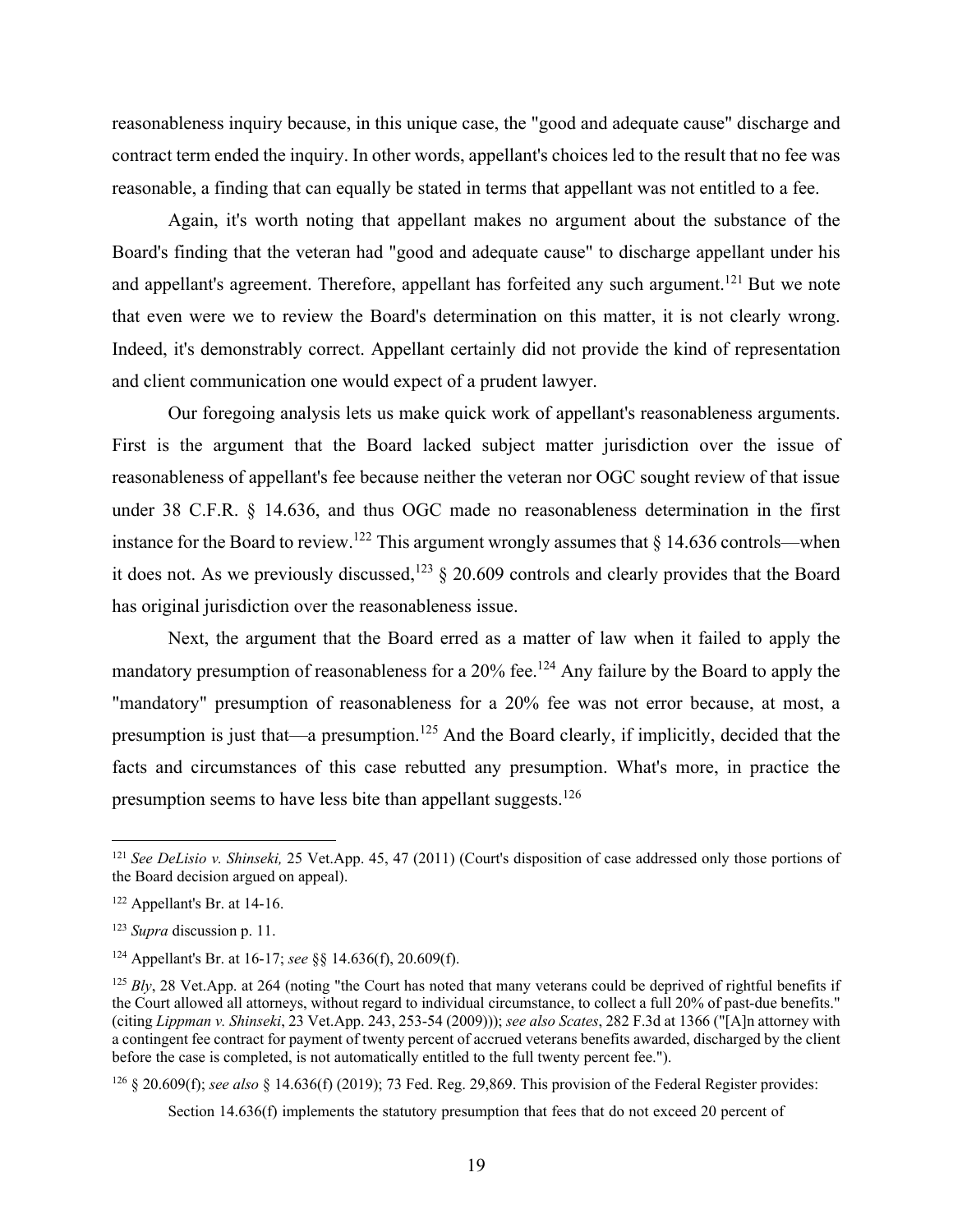Next is appellant's argument that the Board erred in relying on dicta in *Scates*. 127 Any reliance by the Board on dicta did not constitute error, much less reversible error, because the Board's reasonableness analysis was otherwise proper and is supported by other sources.<sup>128</sup> In short, appellant has not demonstrated that any error (and we don't think there is any error) prejudiced him. That is fatal to his argument.<sup>129</sup>

Turning to appellant's next argument, the Board did not exceed its authority, or err as a matter of law, when it denied, rather than reduced, the unreasonable fee.<sup>130</sup> Nothing in statute, regulation, or caselaw precludes the Board from awarding no fee. Section 5904 imposes no floor on "a reduction in the fee called for in the agreement if the Secretary finds that the fee is excessive or unreasonable."131 Stated differently, there are times—and this is one of them—where the only "reasonable" fee is \$0.

Last is appellant's argument that the Board erred by failing to discuss reasonableness.<sup>132</sup> As we have already discussed, one could in fact fairly call what the Board did here a reasonableness analysis. And we see no law that requires more discussion than what the Board provided. Having said that, in the future there may well be a case where an attorney is discharged for cause, yet the parties did not agree to a "good and adequate cause" term like the one in this case. Such a case may call for further discussion of additional reasonableness factors. But that is not the case before us because appellant's contractual choice negated the need for any further discussion.

past-due benefits awarded are reasonable. We interpret these [presumption] provisions to mean that VA is not *required* to initiate the review of a fee that is less than or equal to 20 percent of past-due benefits awarded, and that any fee in excess of 20 percent does not benefit from the presumption and is subject to review by OGC on its own motion.

 <sup>(</sup>emphasis added). *Scates* also seems to suggest, if implicitly, that the presumption does not weigh heavily if something has raised a question about reasonableness. *See* 282 F.3d at 1365-69.

<sup>127</sup> Appellant's Br. at 17-23.

<sup>128</sup> *See Butts v. McDonald*, 28 Vet.App. 74, 80 (2016) (citing *DaimlerChrysler Corp. v. United States*, 361 F.3d 1378, 1385 n.3 (Fed.Cir. 2004) ("Dicta or not, the Federal Circuit's considered view on a matter is entitled to deference.")).

<sup>129</sup> *See* 38 U.S.C. § 7261(b)(2) (requiring the Court to "take due account of the rule of prejudicial error"); *Shinseki v. Sanders*, 556 U.S. 396, 409 (2009) (holding that the harmless-error analysis applies to the Court's review of Board decisions and that the burden is on the appellant to show that he or she suffered prejudice as a result of VA error).

<sup>130</sup> Appellant's Br. at 23.

 $131 \& 5904(c)(3)(A).$ 

<sup>132</sup> Appellant's Br. at 25-26.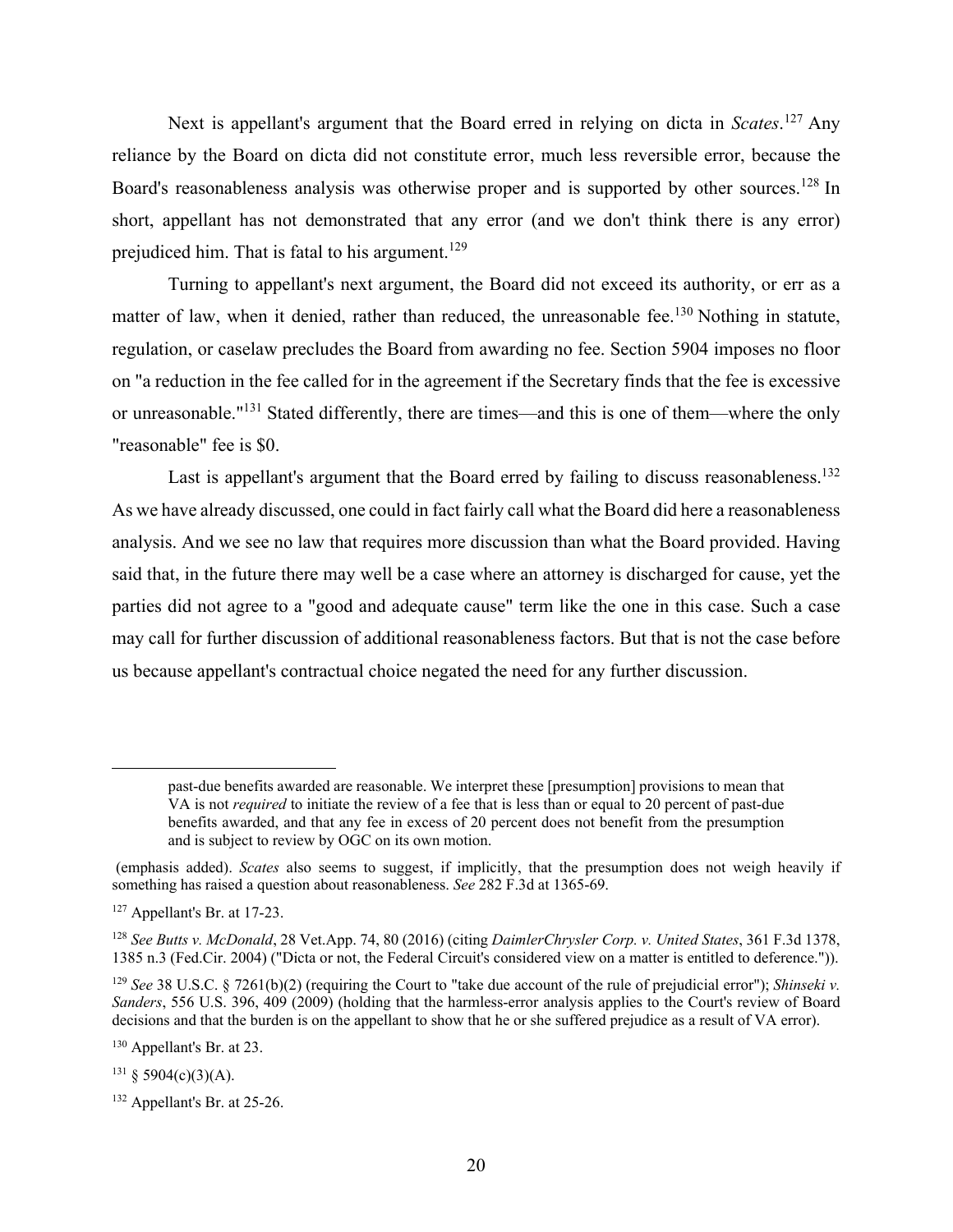As much as we have covered so far, we still have two more arguments to address. Appellant made a complicated argument (which we described earlier<sup>133</sup>), conflating validity, eligibility, entitlement, and reasonableness,<sup>134</sup> and involving three legal principles: res judicata, the law of the case doctrine, and the prohibition on reversing favorable findings.135 But none of those principles carries the day for appellant. Neither res judicata nor the law of the case doctrine barred the Board decision on appeal, and neither the Court nor the Board unlawfully disturbed a favorable finding.

Res judicata, or claim preclusion, "ensures that a litigant may have his or her day in [c]ourt, but not two or three."136 "Principles of finality and *res judicata* apply to agency decisions that have not been appealed and have become final."137 Claims become final when a veteran fails to appeal an RO decision within the relevant period.<sup>138</sup> The 2015 Board decision was not final, because the veteran filed a timely appeal to this Court. Therefore, res judicata barred nothing here.

The law of the case doctrine "operates to preclude reconsideration of identical issues" when an appellate court makes a determination, the court remands the case, and then the case returns to the appellate court.<sup>139</sup> "The purpose of the doctrine is to foreclose relitigation of a question once considered and decided by an appellate court where the same case is once again before it upon a subsequent appeal."<sup>140</sup> That doctrine does not apply to the Board's legal conclusions, at least not when, as here, the veteran previously appealed those conclusions and this Court vacated them and remanded the matter.<sup>141</sup>

And, in *Medrano v. Nicholson*, <sup>142</sup> this Court held that it is "not permitted to reverse findings of fact favorable to a claimant made by the Board pursuant to its statutory authority."143 But it

<sup>133</sup> *Supra* discussion p. 7.

<sup>134</sup> *See* Appellant's Br. at 9-13 (referring to validity, eligibility, entitlement, and reasonableness interchangeably). <sup>135</sup> *Id.*

<sup>136</sup> *Bissonnette v. Principi*, 18 Vet.App. 105, 112 (2004).

 $137$  *Id.* 

<sup>138</sup> *Cook v. Principi*, 318 F.3d 1334, 1336 (Fed. Cir. 2002) (en banc).

<sup>139</sup> *Johnson v. Brown*, 7 Vet.App. 25, 26-27 (1994).

<sup>140</sup> *Id.* 

<sup>141</sup> *See Means v. Brown*, 9 Vet.App. 482, 483 (1996) (explaining the law of the case doctrine); *Johnson*, 7 Vet.App. at 26-27 (same).

<sup>142 21</sup> Vet.App. 165, 170 (2007), *aff'd in part, dismissed in part sub nom. Medrano v. Shinseki*, 332 F. App'x 625 (Fed. Cir. 2009).

<sup>143</sup> *Id.*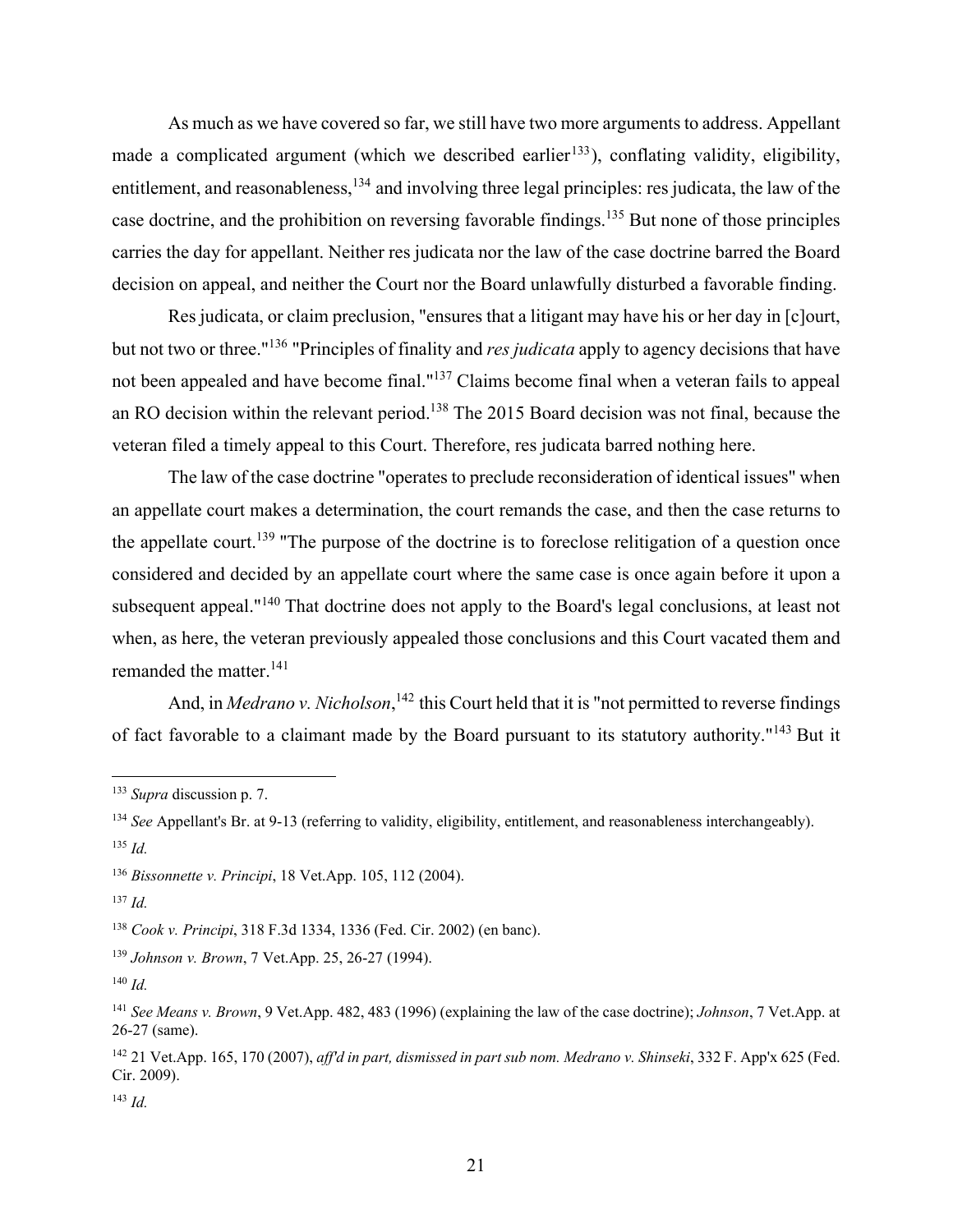makes no sense to apply that rule here, where the Court did not reverse anything in the December 2016 memorandum decision; the Court vacated the 2015 Board decision and remanded the matter based on inadequate reasons or bases.144 So appellant's *Medrano* argument fails. What's more, direct-fee requests, such as the one at issue here, are simultaneously contested claims.<sup>145</sup> And "[t]he very nature of a simultaneously contested claim means that a material factual determination will be favorable to one claimant while at the same time being adverse to another."<sup>146</sup> So, to the extent the Court did reverse something, the Court was entitled to disturb factual findings favorable to appellant here because "[h]olding otherwise would deprive the adversely affected [veteran] of [his] right to meaningful judicial review."147 So that argument fails no matter which way we look at it.

Second and lastly, we address appellant's argument that the Board misapplied 30 U.S.C. § 5904(d) when it concluded that appellant was not eligible for a fee based on the TDIU award and grant of service connection of depressive disorder, NOS, because TDIU is not a stand-alone claim.148 We see no error, but even if one occurred, it was harmless.

It could well be that no error whatsoever occurred regarding the Board's no-eligibility finding for a fee based on the award of TDIU. Section  $20.609(c)(1)(i)$  conditions a fee on the existence of "[a] final decision . . . promulgated by the Board of Veterans' Appeals with respect to the issue, or issues, involved." And the Board denied eligibility for a fee related to the award of TDIU because there was no final Board decision on that issue.<sup>149</sup> Seemingly contrary to appellant's argument regarding the TDIU no-eligibility finding, the Federal Circuit has considered eligibility for a fee related to a TDIU claim separate from eligibility for a fee related to other issues, and has looked for a final Board decision regarding the TDIU claim specifically.<sup>150</sup> The Federal Circuit noted that "[b]oth the statute and the regulations are explicit about [the final Board decision]

<sup>&</sup>lt;sup>144</sup> R. at 163-64.

<sup>145</sup> *Mason v. Shinseki*, 743 F.3d 1370, 1376 (Fed. Cir. 2014).

<sup>146</sup> *Sapp v. Wilkie*, 32 Vet.App. 125, 151 (2019) (citing *Mason*, 743 F.3d at 1374).

<sup>147</sup> *Id.* 

<sup>148</sup> Appellant's Br. at 13-14.

<sup>149</sup> R. at 18; § 20.609(c)(1)(i); *see* § 14.636(c)(3)(i) (2019), (c)(2)(i) (2017).

<sup>150</sup> *Stanley v. Principi*, 283 F.3d 1350, 1359 (Fed. Cir. 2002).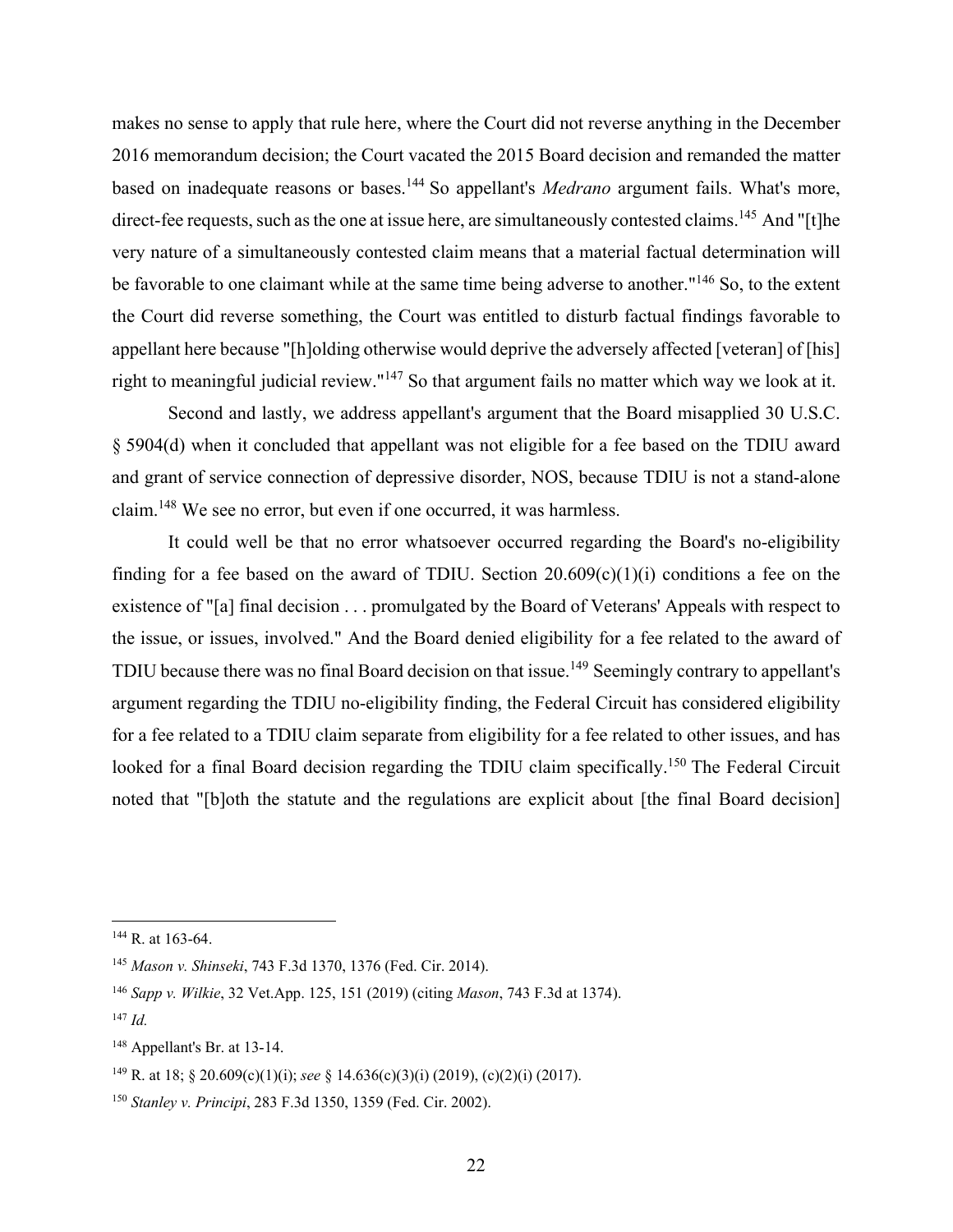requirement." 151 So the Board's decision in this case seems to accord with Federal Circuit precedent.

But even if the Court were to assume error, that error was harmless. After all, as we already discussed, the Board properly found that appellant was discharged for "good and adequate cause" and should not be awarded a fee.

At the end of the day, the Board's decision is fully consistent with the governing law and is supported by an adequate statement of reasons or bases. As we noted at the beginning of this opinion, choices have consequences. The Board's determination—to enforce the choices appellant made when he entered into his fee agreements with the veteran and then performed his services inadequately leading to a discharge—was within the Board's authority. And, as we have explained, the Board's determination was correct.

#### **IV. CONCLUSION**

After considering the parties' briefs, oral argument, the governing law, and the record, the Court AFFIRMS the May 7, 2019, Board decision.

TOTH, *Judge*, concurring, I join the opinion in full and write separately only to acknowledge the Board's authority under the public rights doctrine to examine contractual provisions under 38 U.S.C. § 5904.

Contract disputes involving monetary damages are private actions governed by state law and carry the right to a jury trial under the Seventh Amendment of the U.S. Constitution.152 *See Int'l Fin. Servs. Corp. v. Chromas Techs. Can. Inc.*, 356 F.3d 731, 735 (7th Cir. 2004). For this reason, administrative tribunals such as the Board—or Article I courts such as ours—generally lack authority to adjudicate private disputes such as whether a party was justified under contract in terminating an attorney for good and adequate cause. *See Stern v. Marshall*, 564 U.S. 462, 482- 86 (2011).

 $151$  *Id.* 

<sup>&</sup>lt;sup>152</sup> The Seventh Amendment provides:

In Suits at common law, where the value in controversy shall exceed twenty dollars, the right of trial by jury shall be preserved, and no fact tried by a jury, shall be otherwise reexamined in any Court of the United States, than according to the rules of the common law.

U.S. CONST. amend. VII.